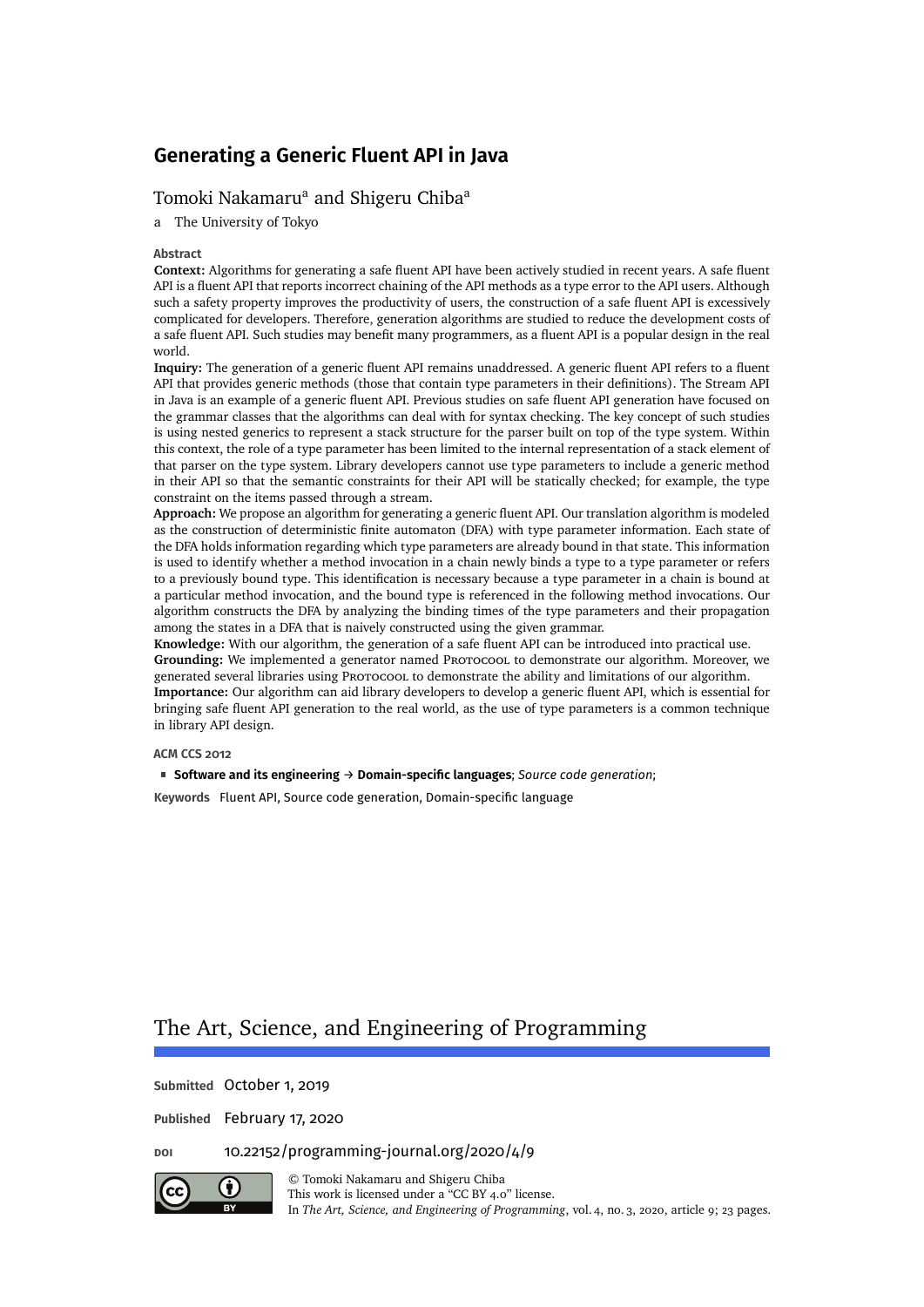#### **1 Introduction**

Algorithms for generating a *safe* fluent API have been actively studied in recent years. A fluent API is an API that is designed to be used in the method-chaining style [\[12\]](#page-19-0). A safe fluent API is a fluent API that reports incorrect chaining of the API methods as a type error. The correct order of method invocations can be regarded as the *syntax* of a method chain. According to this viewpoint, the construction of a safe fluent API can be modeled as the construction of a parser on top of the type system. Several researchers have proposed algorithms that translate BNF-style method-chaining grammar into class definitions for a safe API [\[3,](#page-19-1) [16,](#page-20-0) [17,](#page-20-1) [23,](#page-21-0) [29\]](#page-21-1). As such construction is too complicated to carry out by hand, these algorithms reduce the development costs of safe APIs.

Recent research on safe fluent API generation has focused on the syntax-checking capability, which has been improved dramatically thanks to certain studies.

The study by Xu presented an algorithm to translate LL grammar into a safe fluent API [\[29\]](#page-21-1). Gil and Levy proposed an algorithm to translate LR grammar into a safe fluent API [\[16\]](#page-20-0). Furthermore, Gil and Roth proposed another algorithm for LR grammar to overcome the compilation time problem of the algorithm proposed in the literature [\[17\]](#page-20-1). In the study by Grigore [\[18\]](#page-20-2), the Java type system was demonstrated as Turing complete, which indicates that the Java type system can even check contextsensitive grammar. Their key concept for checking context-free structures was using nested generics (parameterized types) to represent a stack structure on top of the type system. The role of a type parameter is to represent a stack element.

However, the existing algorithms cannot generate a generic fluent API. In this paper, a generic fluent API refers to a fluent API that provides generic methods, which are those including type parameters in their definitions. The Stream API in Java is an example of such a generic API; it provides generic methods such as map(Function<? super T, ? extends R> mapper). A generic method uses a type parameter to check the *semantic* constraints of the API; for example, to check whether a correct value type is passed through a stream. However, in previous studies, the role of a type parameter was limited to the internal representation of a stack element of the parser built on the type system. The lack of support for generic methods is problematic when using generation algorithms for fluent APIs in real-world settings. Thus, adopting a type parameter is a crucial feature for using the API in a statically type-safe manner.

In this paper, we propose Protocool, a tool for generating a generic fluent API. Unlike the case in previous studies, the users of Protocool can include generic methods in the grammar definition. Our translation algorithm implemented for PROTOCOOL is modeled as the construction of deterministic finite automaton (DFA) with type parameter information. Each state of the DFA holds information regarding which type parameters are already bound in that state. The information is used to identify whether a method invocation in a chain newly binds a type to a type parameter or refers to a previously bound type. This identification is necessary because a type parameter in a chain is bound at a particular method invocation, and that bound type is referenced in the following method invocations. Our algorithm constructs the DFA by analyzing the binding times of type parameters and their propagation among the states in a DFA that is naively constructed according to the given grammar.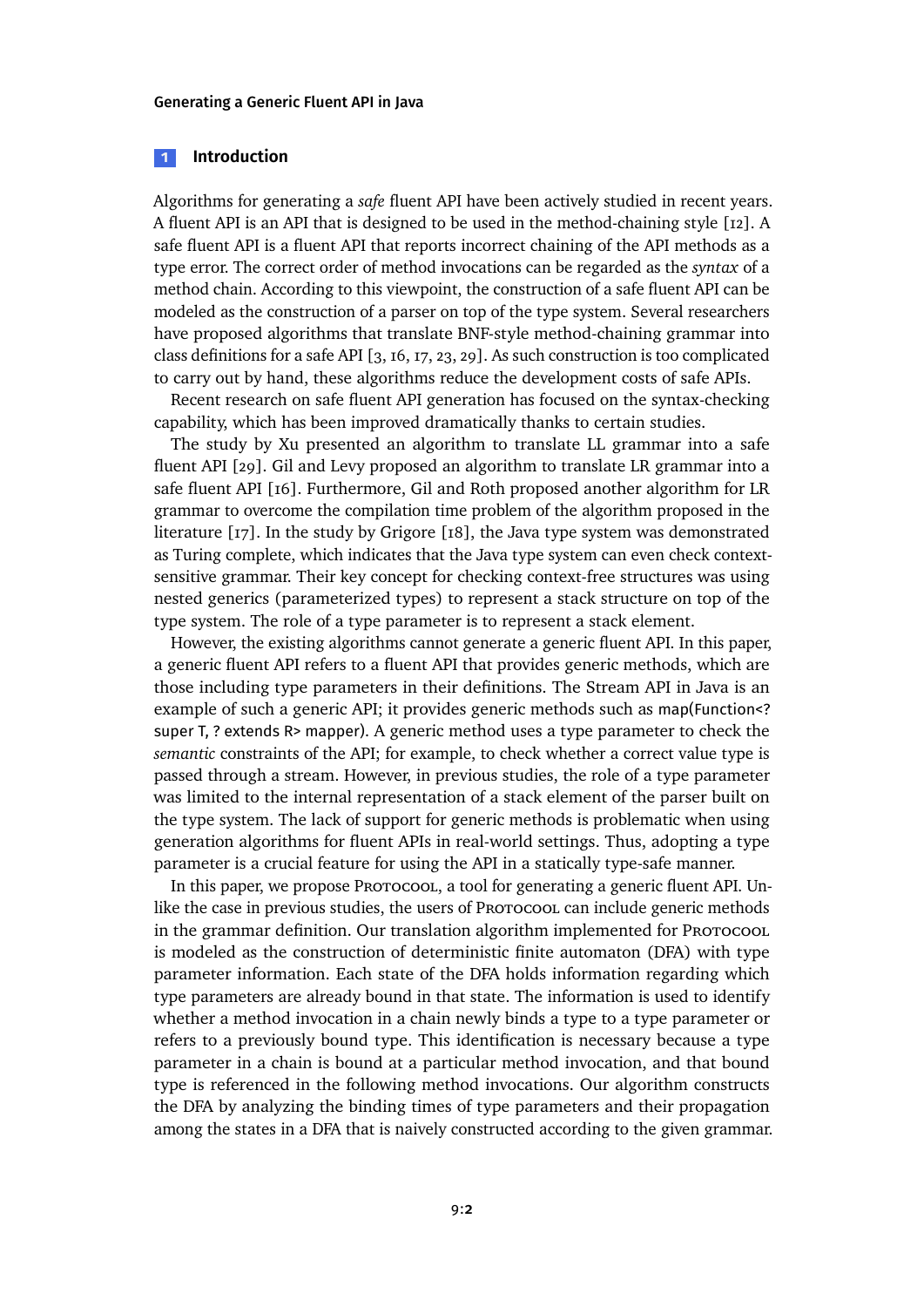Although our algorithm receives regular grammar and constructs a DFA, the checking of context-free syntax can also be achieved by specifying the use of nested generics to represent a stack structure.

The remainder of this paper is organized as follows: [Section 2](#page-2-0) illustrates the problems of existing algorithms when generating a generic fluent API. [Section 3](#page-4-0) describes our translation algorithm from the given grammar to a safe fluent API. In [section 4,](#page-11-0) we present use cases to demonstrate the ability and limitations of Protocool. [Section 5](#page-16-0) discusses related work, and [section 6](#page-18-0) concludes our proposal.

## <span id="page-2-0"></span>**2 Motivation**

As a motivating example, consider the creation of a generic fluent API for constructing an instance of Map<K, V> in Java. Our example API allows its users to construct a map with any key/value type by chaining the method invocations, as follows:

```
Map<Integer, String> map = OurAPI.newMap()
    .put(1, "foo") // put an entry with key = 1, value = foo
    .put(2, "bar") // put an entry with key = 2, value = bar
    .build();
```
In our API, the key and value types are inferred from the types of the argument provided to the first invocation of put(...) in the chain. Users cannot create an entry with an inconsistent key/value type. A type error is reported if such an entry is created:

```
OurAPI.newMap()
    .put(1, "foo") // key: Integer, value: String
    .put("bar", 2) // key: String, value: Integer <- Causes a type error!
    .build();
```
Our API also includes *syntactical* rules regarding the order of the method invocations in a chain. Users first need to invoke newMap() to begin a map construction. Thereafter, they can create entries by chaining an arbitrary number of put(...). They need to invoke build() to complete the construction and obtain an instance of Map<K, V>. The syntax described above can be summarized as follows, in the form of a regular expression:

newMap() (put(K key, V value)) \* build()

The asterisk denotes zero or more occurrences of the preceding element, while K and V are type parameters that represent the key and value types, respectively.

Consider reporting the violation to the syntax as a type error so that users can identify their misuse at compile-time. This *safe* property can be achieved by setting the return type of each API method based on what the users can chain next. For example, a duplicate invocation of newMap() can be prevented by setting the return type of newMap() to a class providing only put(...):

```
OurAPI.newMap() // Returns a class providing only put(...)
   .newMap(); // This line causes a type error; Cannot resolve method 'newMap'
```
It is known that such a *safe* property can be achieved by: (1) building a state machine that accepts only a syntactically correct method sequence, and (2) encoding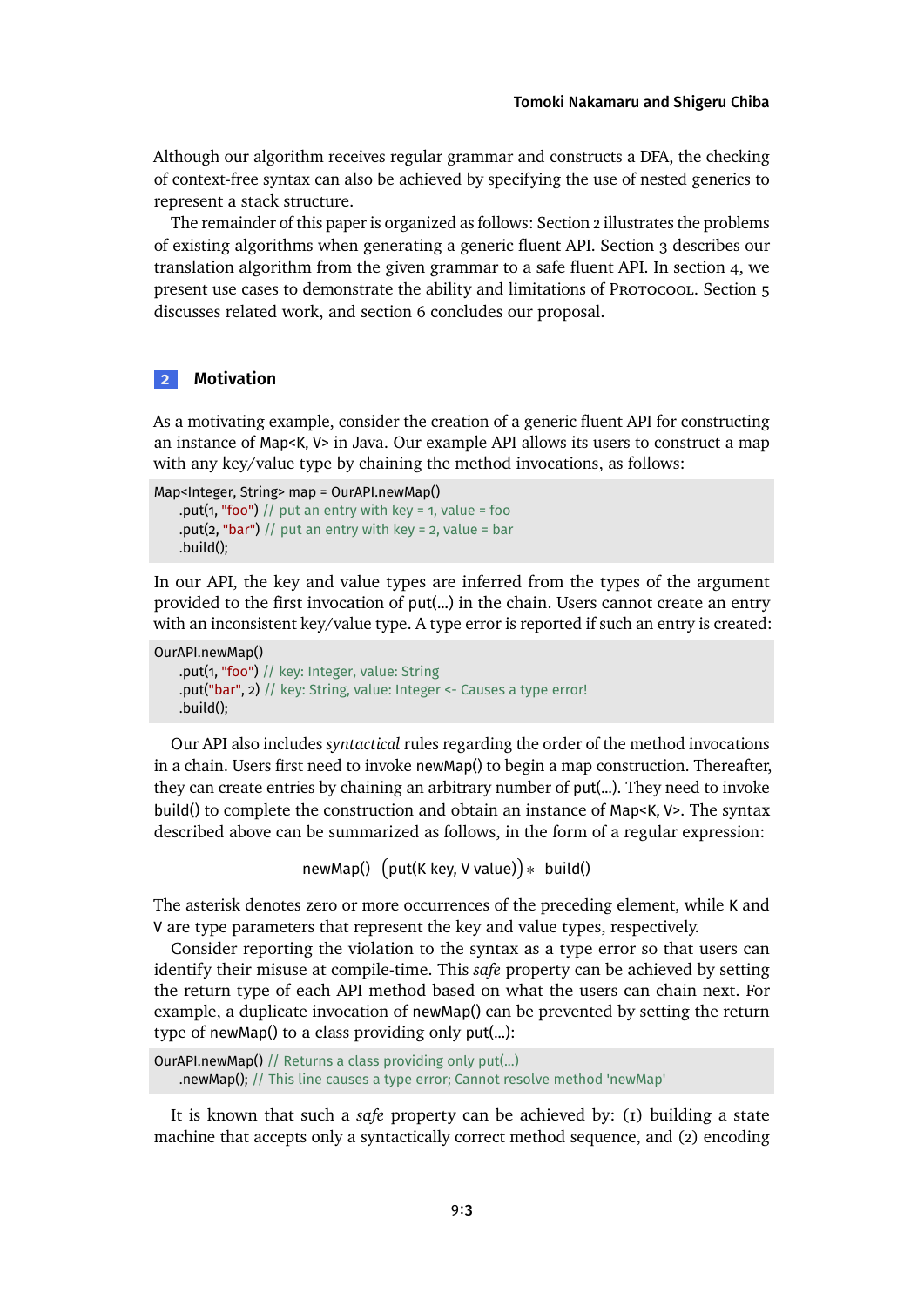<span id="page-3-0"></span>

**Figure 1** DFA that accepts correct method sequences of OurAPI. The left-most state in the figure is the initial state of the DFA. The double circle represents an accepting state. The number in each state is simply an index of the state for later references.

the machine into Java class definitions [\[3,](#page-19-1) [16,](#page-20-0) [29\]](#page-21-1). Recall that the syntax of our API is expressed by a regular expression. Therefore, a DFA is capable of recognizing the syntax. [Figure 1](#page-3-0) illustrates the DFA that accepts method sequences conforming to the syntax.

A problem arises when encoding the DFA into class definitions. According to previous studies [\[3,](#page-19-1) [16,](#page-20-0) [29\]](#page-21-1), we obtain the class definitions by encoding each state into a class, and encoding each transition into a method. Consider encoding the loop transition consuming put(...) into a method. A naive idea is to encode it into the following:

```
class State1<K, V> { // Corresponds to the state numbered with 1 in the DFA diagram.
   State1 put(K key, V value) { /* method body */ }
   ...
```
Unfortunately, this encoding does not generate our example API as expected. In this encoding, all invocations of put(...) refer to types that are bound to the type parameters K and V. However, no invocations of put(...) bind the argument types to K or V. Thus, the API generated by this encoding is broken. Another idea is to encode the loop transition, as follows:

```
class State1 {
    <K, V> State1 put(K key, V value) { /* method body */ }
    ...
}
```
}

Using this encoding, an invocation of put(...) binds the argument types to K and V. However, this encoding also does not generate our example API. In this encoding, K and V are bound at every invocation of put(...). As no invocations refer to a previously bound type, the map entry types become inconsistent.

The problem is that, in the state machine naively constructed from syntactical rules, it is not clear which type parameters are already bound in each state. A type parameter in a method chain is bound at the first method invocation that uses the type parameter. The successive method invocations refer to that bound type. In our API, the type parameters K and V are bound to the argument types provided to the first invocation of put(...). Successive invocations of put(...) refer to those bound types for their arguments. The binding rule of a type parameter in a chain is not specific to our API. For example, the type parameter in the Stream API is bound to a type, as described above:

```
Stream.of("a", "aa", "aaa") // Bind String to T of Stream<T>
    .filter(s -> s.length() > 1) // Refer to the bound type; The type of s is String
    .forEach(s -> System.out.println(s)); // Refer to the bound type; The type of s is String
```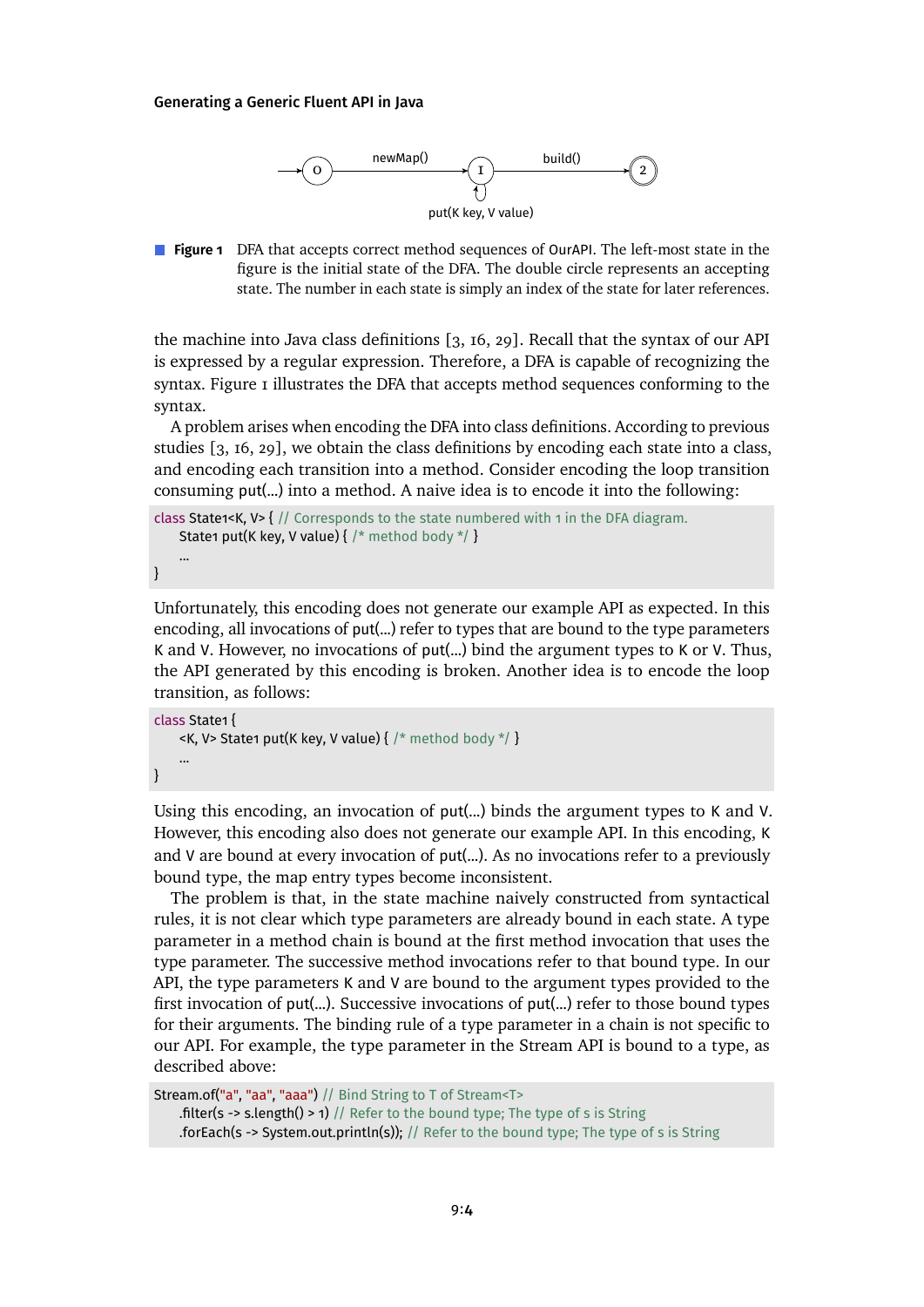<span id="page-4-3"></span><span id="page-4-2"></span><span id="page-4-1"></span>

<span id="page-4-4"></span>

**Figure 2** DFA constructed from class declaration in [listing 1](#page-4-1)

To generate a generic fluent API correctly, an algorithm needs to construct a state machine that knows which type parameters are bound in each state. If the bound type parameters in each state are clear, the encoding algorithm can identify whether or not a generated method newly binds types to type parameters.

## <span id="page-4-0"></span>**3 Protocool**

To address the problem mentioned in the previous section, we propose Protocool, a tool that can generate a generic fluent API.

PROTOCOOL receives the API specification written in Java-like syntax. Listing I illustrates the specification of OurAPI, which is the example API described in the previous section. The statement on [line 2](#page-4-2) in [listing 1](#page-4-1) is a chain declaration, which defines the syntactically correct chaining of the API methods. The keyword static merely indicates that the first method of a chain is a static method. The generated API is used as follows if we remove static:

```
// "new OurAPI().newMap()" instead of "OurAPI.newMap()"
Map<Integer, String> map = new OurAPI().newMap().put(1, "foo").build();
```
The statements on [line 3](#page-4-3) declare the type parameters used in the API.

According to the given specification, Protocool constructs a DFA in which each state is annotated with the type parameters bound in that state. [Figure 2](#page-4-4) illustrates the DFA constructed by Protocool from the specification in [listing 1.](#page-4-1) The symbols indicated inside a state circle are the type parameters bound in that state. The DFA consumes a method or type at each step. It reaches an accepting state by consuming the method sequence defined in the chain declaration, and then by consuming the return type. A transition consuming a type identifies which type is instantiated by chaining methods. The construction of such a DFA consists of two steps. The first step is the naive construction of a DFA from the given syntactical rules. The second step is the modification of the naively constructed DFA. These two steps for constructing a DFA are described in [section 3.1.](#page-5-0)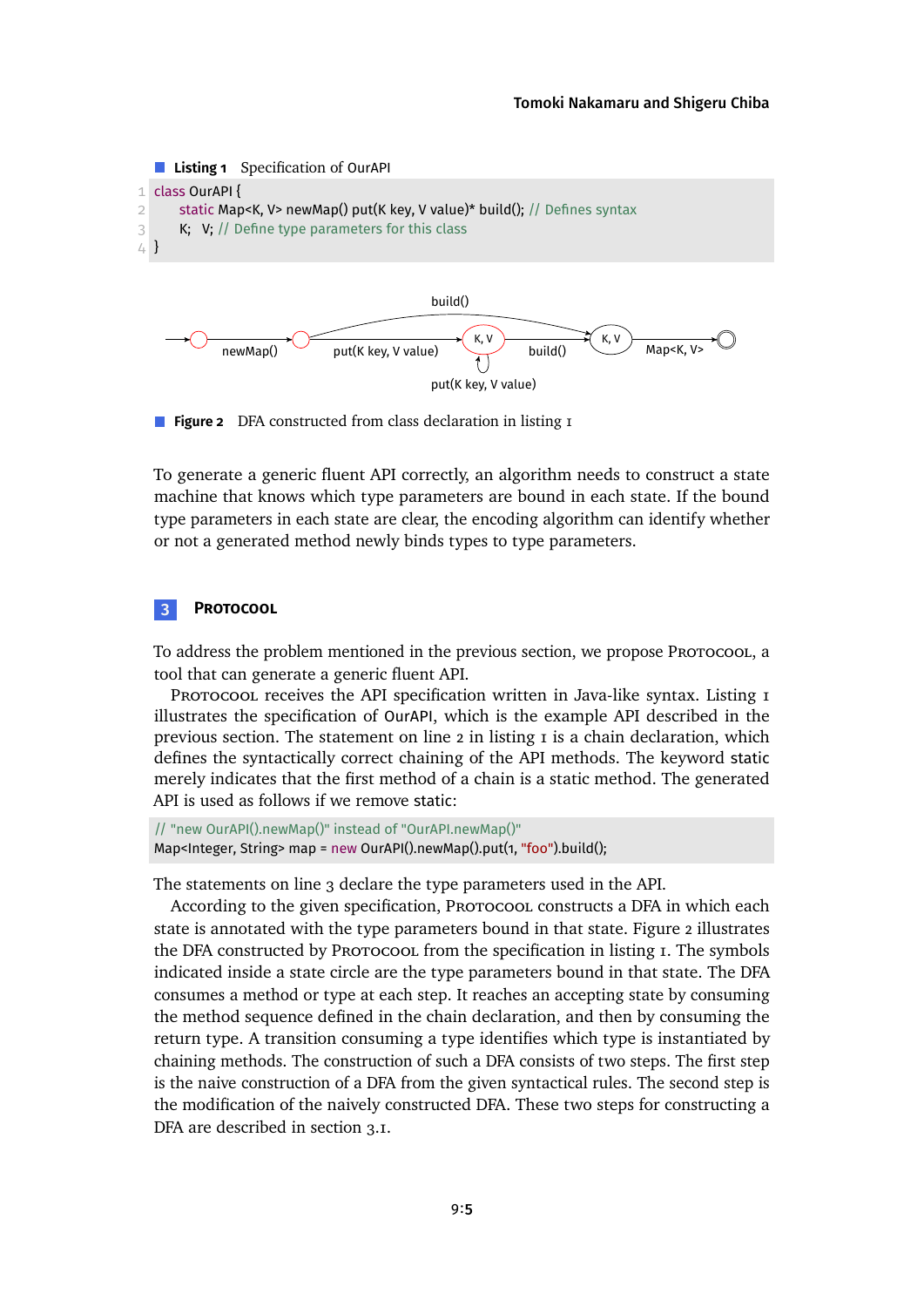<span id="page-5-2"></span><span id="page-5-1"></span>**Listing 2** Class definitions generated from DFA in [figure 2](#page-4-4)

```
1 class OurAPI { // Corresponds to the initial state
 2 static State1 newMap()\{ \dots \}3 }
 4 class State1 { // Corresponds to the second state from the left
 5 \leq <K, V> State2<K, V> put(K key, V value) { ... }
 6 < K, V > Map < K, V > build() \{ \dots \}7 }
 8 class State2<K, V> { // Corresponds to the third state from the left
9 State2<K, V> put(K key, V value) \{ \ldots \}10 Map<K, V> build()\{ \dots \}11 }
```
<span id="page-5-4"></span>PROTOCOOL generates a safe fluent API by encoding the constructed DFA into Java class definitions. [Listing 2](#page-5-1) illustrates the class definitions generated from the DFA in [figure 2.](#page-4-4) A state is encoded into a class if the state does not have a transition consuming a type and the state is not an accepting state. In [figure 2,](#page-4-4) only those states colored with red are encoded into classes, as the others have a transition consuming a type or are an accepting state. The initial state is encoded into a class with the same name as the class declaration. In our example, the initial state is encoded into a class named OurAPI, as indicated on [line 1](#page-5-2) in [listing 2.](#page-5-1) Other states are encoded into classes named, for example, StateN. A transition is encoded into a method if the transition consumes a method. The return type of a method depends on the destination state of the original transition. If the destination state includes a transition consuming a type, the return type is that consumed type. In our example, the return type of build() is Map<K, V>, as indicated on [line 6](#page-5-3) and [line 10.](#page-5-4) Otherwise, the return type is the class corresponding to the destination state. The generated method includes its type parameter declaration when the type parameters bound in the source state differ from those that are bound in the destination state. Note that, if no put(...) is invoked in a chain, K and V are inferred from the type information outside of the chain. For example, if the return value of OurAP.newMap().build() is assigned to a variable, K and V are inferred from the type of that variable:

```
// K and V are bound to Integer and String, respectively.
Map<Integer, String> m = OurAP.newMap().build();
```
The method bodies are omitted here. We describe their generation in [section 3.2.](#page-7-0)

## <span id="page-5-0"></span>**3.1 DFA construction**

Suppose that a given specification has the following class declaration:

```
class c {
        r_1 s_{1,1} s_{1,2} \ldots s_{1,l_1};
       . . . ;
        r_n s_{n,2} s_{n,2} \ldots s_{n,l_n};
}
```
Here,  $c$  is a class name,  $r_i$  is a return type, and  $s_{i,j}$  is a method.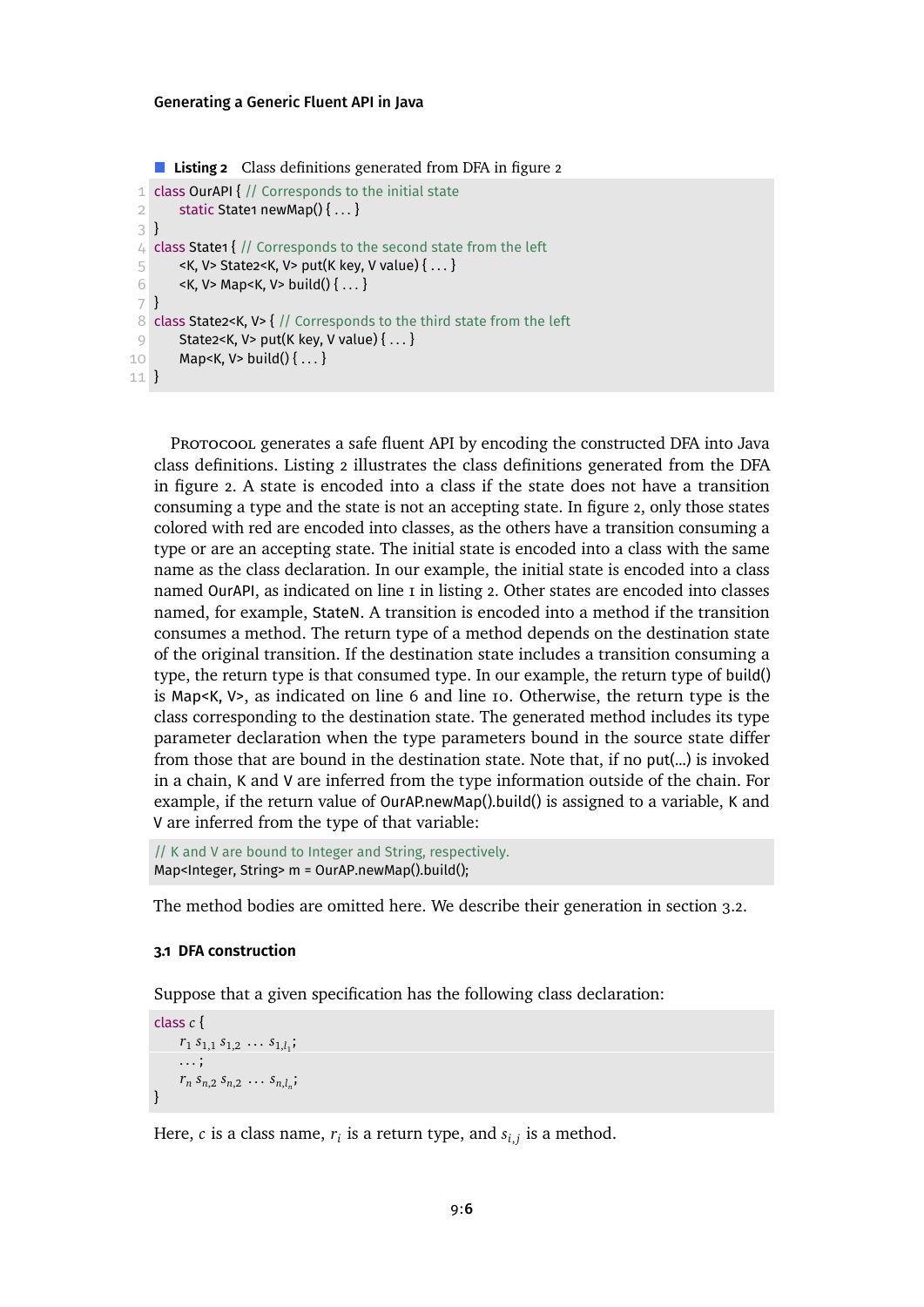#### [Tomoki Nakamaru](#page-22-0) and [Shigeru Chiba](#page-22-1)

<span id="page-6-0"></span>

**Figure 3** NFA construction

PROTOCOOL first constructs an NFA from the class declaration. It achieves this by combining a set of chain automata, each of which is constructed from a chain declaration. A chain automaton reaches an accepting state by consuming the method sequence of its corresponding chain declaration, and then by consuming the return type. [Figure 3a](#page-6-0) illustrates the set of chain automata obtained from the above class declaration. Our algorithm constructs the NFA presented in [figure 3b](#page-6-0) by merging the initial states and accepting states of the chain automata in [figure 3a.](#page-6-0) Such an NFA is always constructed successfully from a given class declaration.

Protocool then converts the constructed NFA into a DFA using Brzozowski's algorithm [\[4\]](#page-19-2). To judge the equality between two transitions, our algorithm uses the function that takes two transitions as its input and returns a boolean value, as follows:

- returns true if both transitions consume methods and have the same signature;
- returns true if both transitions consume the same type; and
- returns false otherwise.

This conversion is necessary to generate a valid Java class definition, as non-determinism produces duplicate method definitions in a class. The conversion always succeeds because any NFA can be converted into a DFA.

Protocool finally analyzes the binding times of the type parameters to determine which type parameters are already bound in a state. It incrementally assigns a set of type parameters to each state of the DFA, and modifies the DFA constructed at the previous step during the analysis if necessary.

The algorithm for the binding time analysis can be described as follows. The algorithm first assigns the set of type parameters appearing in the class name to the initial state. In the example case, it assigns an empty set  $\emptyset$  to the initial state, as illustrated in [figure 4a,](#page-7-1) because OurAPI does not have any type parameters in its name. Suppose that a set of parameters  $P_i$  is already assigned to a state  $q_i$ , and  $q_i$ includes a transition  $t: q_i \stackrel{s}{\rightarrow} q_j$ . If any set has not been assigned to  $q_j$ , our algorithm assigns  $P_i \cup \pi(s)$  to  $q_j$ , where  $\pi(s)$  is a function to retrieve the set of type parameters appearing in  $s$ . In the example case, the algorithm assigns  $\emptyset$  to the second state, as illustrated in [figure 4b,](#page-7-1) because no set is yet assigned to the second state. If a set of parameters  $P_i$  has already been assigned to  $q_i$  and  $P_i \neq P_i \cup \pi(s)$ , our algorithm changes the destination of *t* to a state  $q'$  $q'$  and assigns  $P_i \cup \pi(s)$  to  $q'_j$  $'_{j}$ . In this case,  $q'_{j}$ *j* is a newly added state that is obtained by cloning  $q_j$ . The cloned state  $q'_j$  $'_j$  has the same set of transitions as that of *q<sup>j</sup>* . [Figure 4c](#page-7-1) and [figure 4d](#page-7-1) illustrate the cloning process in our example case. The algorithm continues to assign the bound type parameters to a state until all states are annotated with their bound type parameters.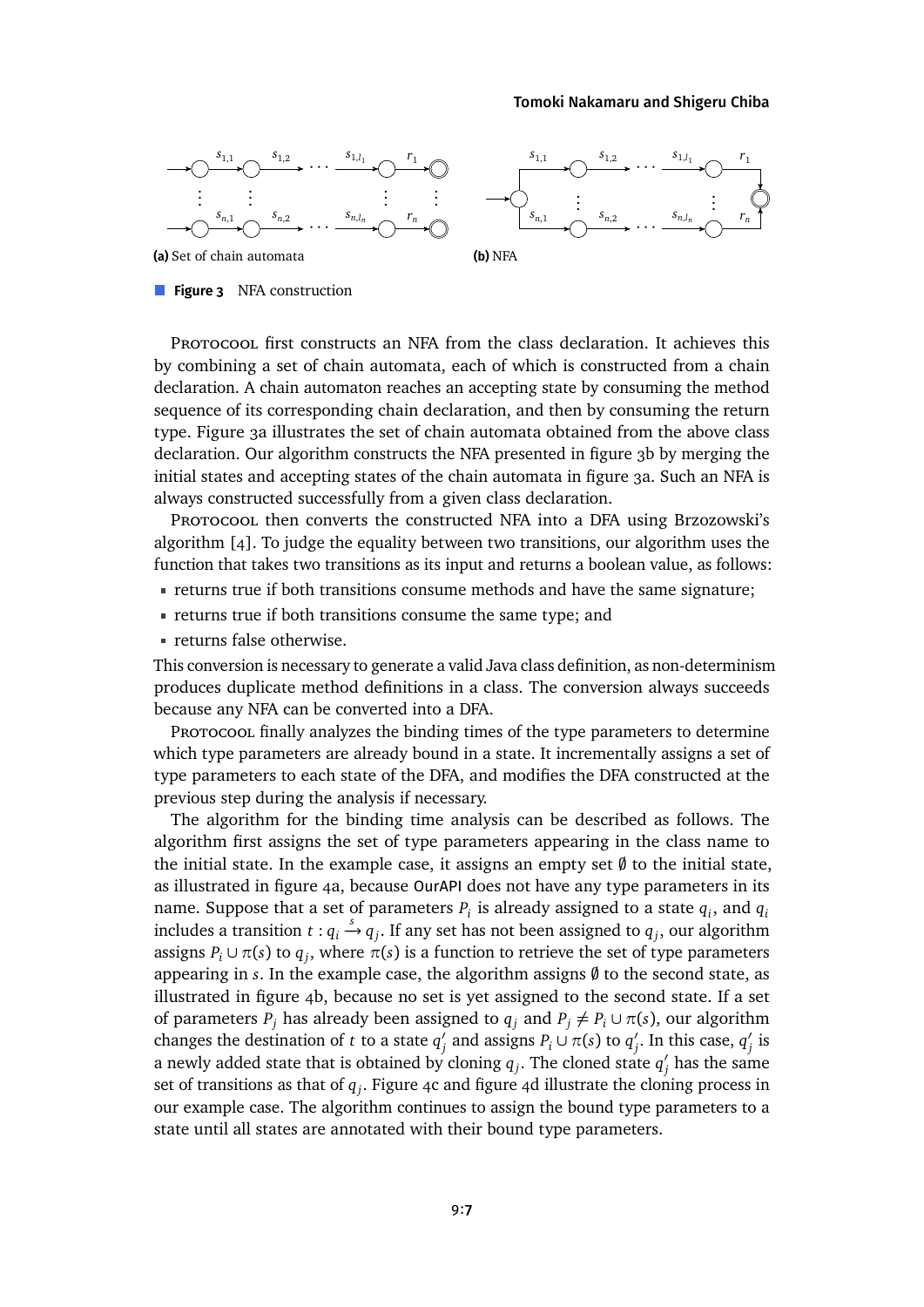<span id="page-7-1"></span>

**(d)** Change loop transition destination

**Figure 4** Incremental assignment of type parameters

[Algorithm 1](#page-8-0) presents the pseudo-code of our algorithm. The function  $\gamma(q, D)$  on [line 18](#page-8-1) is the function that clones a state *q* in a DFA *D*. Because the cloning process does not add a transition, but only changes its destination, the modified automaton is still finite and deterministic. The binding time analysis does not repeat infinitely. Only a finite number of type parameters exist in a class declaration. A state is mapped to a subset of the set of those type parameters. Therefore, the number of states is also finite.

### <span id="page-7-0"></span>**3.2 Bodies of generated methods**

Protocool generates method bodies, as do the existing fluent API generators [\[17,](#page-20-1) [30\]](#page-21-2). The generation of method bodies helps generator users to implement the actions of a generated API. Without the body generation, users need to deal with the laborious task of restoring previously implemented actions when regenerating the API to change the API specification.

The generated method bodies construct a tree that represents a method chain composed by the API user. For example, the tree illustrated in [figure 5](#page-10-0) can be constructed from the following chain:

#### OurAPI.newMap().put(1, "foo").put(2, "bar").build();

Each node of the tree represents either an object construction or a method invocation. In [figure 5,](#page-10-0) the root node Object\_Map represents an object construction, while the child nodes such as Method\_newMap represent a method invocation. The child nodes of an object construction node are method invocation nodes, each of which represents a method that is invoked to construct the object. The child nodes of a method invocation node are the arguments passed to that method.

Library developers (that is, Protocool users) can access the tree by specifying a tree evaluator through a return clause, as follows: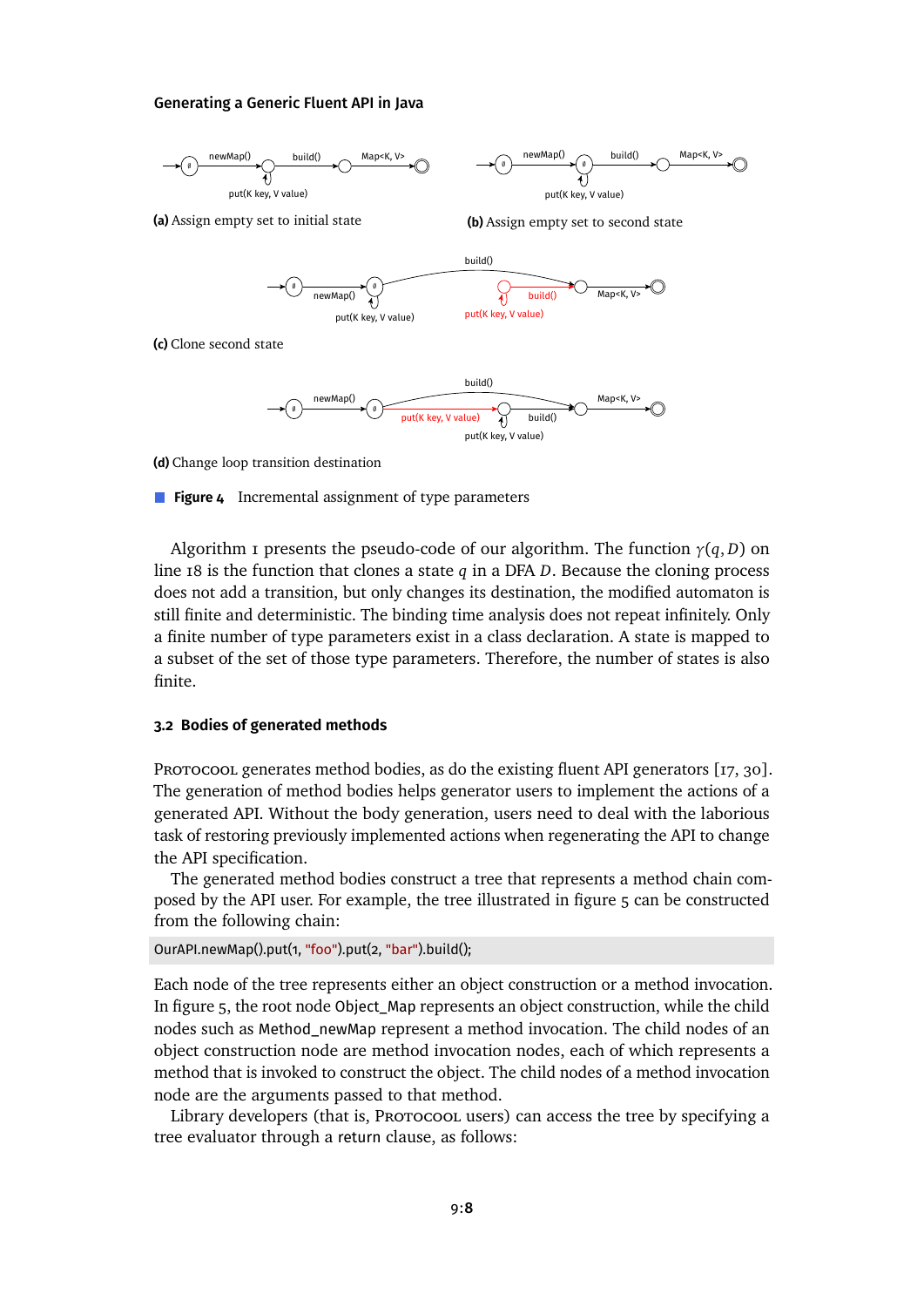<span id="page-8-0"></span>

| <b>Algorithm I</b> Binding time analysis of type parameters |                                                                     |
|-------------------------------------------------------------|---------------------------------------------------------------------|
|                                                             | <b>Input:</b> A DFA D                                               |
| <b>Output:</b> A DFA with type parameter information        |                                                                     |
|                                                             | $I: Q \leftarrow An$ empty queue                                    |
|                                                             | 2: $q_0$ ← The initial state of D                                   |
|                                                             | 3: Assign the set of type parameters of the declared class to $q_0$ |
|                                                             | 4: Enqueue all transitions outgoing from $q_0$ to Q                 |
|                                                             | 5: while $Q$ is not empty do                                        |
| 6:                                                          | $(t:q_i \stackrel{s}{\rightarrow} q_i) \leftarrow$ Dequeue from Q   |
| 7:                                                          | if $s$ is a method then                                             |
| 8:                                                          | $P_i \leftarrow$ The set assigned to $q_i$                          |
| 9:                                                          | if No set is assigned to $q_i$ then                                 |
| 10:                                                         | Assign $P_i \cup \pi(s)$ to $q_i$                                   |
| и:                                                          | Enqueue all transitions outgoing from $q_i$ to Q                    |
| I2:                                                         | else                                                                |
| I3:                                                         | $P_i \leftarrow$ The set assigned to $q_i$                          |
| I4:                                                         | if $P_i \neq P_i \cup \pi(s)$ then                                  |
| I5:                                                         | if $\pi(s) = \emptyset$ then                                        |
| 16:                                                         | Assign $P_i \cup \pi(s)$ to $q_i$                                   |
| I7:                                                         | else                                                                |
| 18:                                                         | $q'_{i} \leftarrow \gamma(q_{j}, D)$                                |
| I9:                                                         | Assign $P_i \cup \pi(s)$ to $q'_i$                                  |
| 20:                                                         | Change the destination of t to $q'_i$                               |
| 2I:                                                         | Enqueue all transitions outgoing from $q'_i$ to Q                   |
| 22:                                                         | end if                                                              |
| 23:                                                         | end if                                                              |
| 24:                                                         | end if                                                              |
| 25:                                                         | end if                                                              |
|                                                             | 26: end while                                                       |

```
class OurAPI {
    static Map<K, V> newMap() put(K key, V value)* build() return Evaluator.buildMap;
    K; V;
}
```
In this case, Evaluator.buildMap is a static method defined by hand outside of the generated code. The constructed tree is passed to the static method placed after the keyword return:

```
Map<K, V> build() {
```
}

```
// Create and store a new method node
Method_build method_build = new Method_build();
...
// Create a new object construction node
Object_Map<K, V> object_map = new Object_Map<K, V>();
...
// Pass the tree to the evaluator method and return the return value of the evaluator
return Evaluator.buildMap(object_map);
```
Using this design, library developers can implement the semantics of the generated API separately from the generated code. The generated tree nodes support the visitor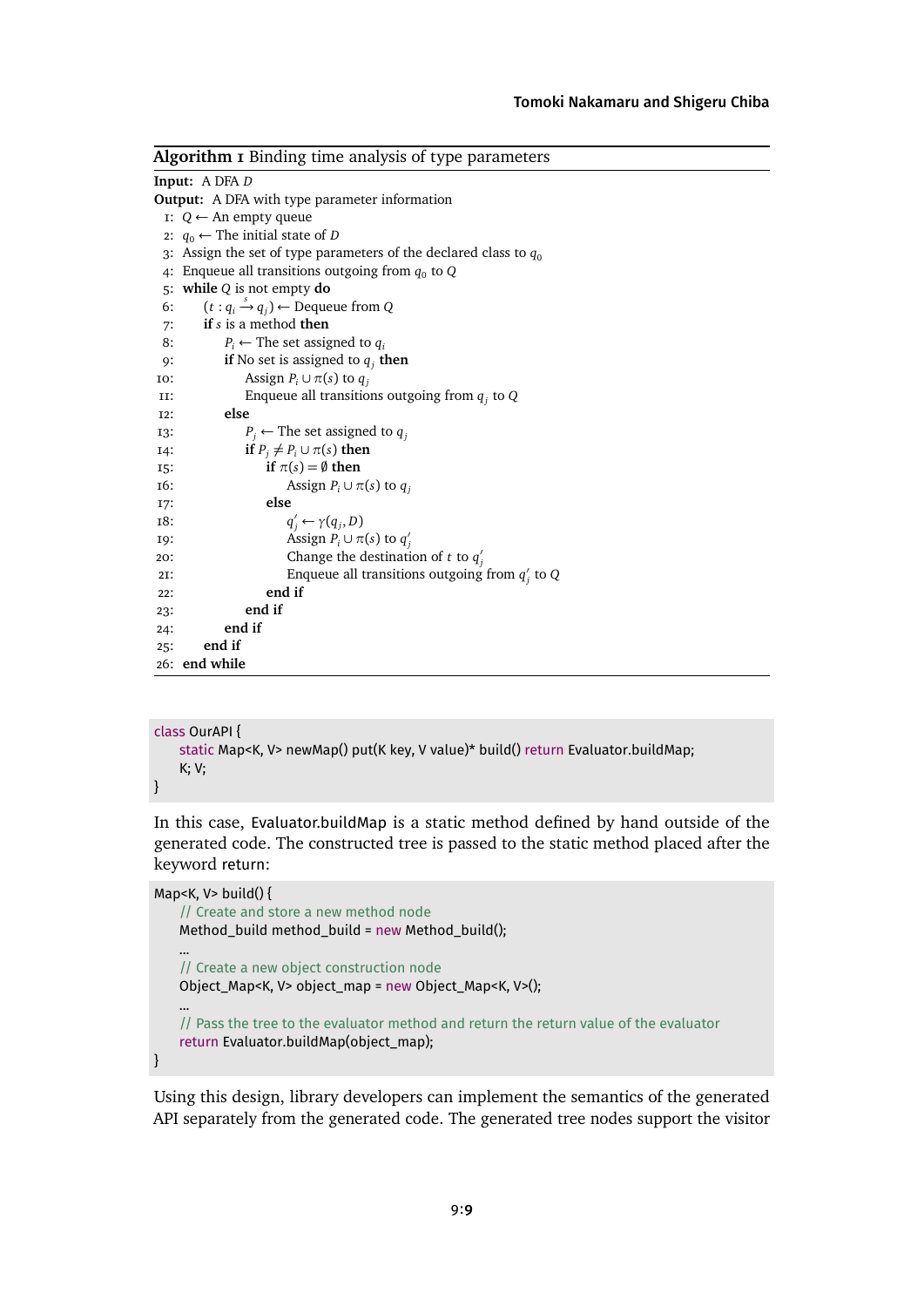pattern. [Listing 3](#page-10-1) and [listing 4](#page-10-2) present example implementations of the semantics that construct a HashMap<K, V> instance using the visitor pattern.

## **3.3 Specification validation**

PROTOCOOL throws an error and does not generate Java class definitions when it determines that a state with a type-consuming transition also has another transition. This is because the specification producing such a DFA cannot be translated into valid Java class definitions, or it is translated into unexpected Java classes.

## **3.3.1 State with multiple type-consuming transitions**

[Figure 6a](#page-10-3) presents an example specification that produces a state with multiple typeconsuming transitions. It states that the users of the generated API can write both of the following:

```
List<String> list = Collection.of("foo").create();
Set<String> set = Collection.of("bar").create();
```
[Figure 6b](#page-10-3) illustrates the DFA constructed from the specification presentedin [figure 6a.](#page-10-3) The state colored in red has two transitions that consume types.

Although Protocool can construct a DFA from the specification in [figure 6a,](#page-10-3) this DFA cannot be translated into valid Java classes. The second state is encoded into the following Java class:

```
class State1<E> {
  List<E> build() \{ \dots \}Set<E> build() { ... }
}
```
However, in Java, methods with the same signature need to return the same type. PROTOCOOL throws an error to prevent the generation of a broken API.

## **3.3.2 State with both type-consuming and method-consuming transitions**

[Figure 7a](#page-10-4) presents an example specification that produces a state with both typeconsuming and method-consuming transitions. It states that the users can write the following:

```
Map<String, String> map = StrMapBuilder.newMap().add("foo", "bar").add("bar", "baz");
```
[Figure 7b](#page-10-4) illustrates the DFA constructed from the specification presented in [figure 7a.](#page-10-4) The state colored in red has both type-consuming and method-consuming transitions.

Although a DFA is constructed by Protocool, the encoding of this DFA is problematic. The initial state is encoded into the following class, as the destination of the build() transition has a type-consuming transition:

```
class StrMapBuilder {
   static Map<String, String> newMap();
}
```
However, the users of the generated API cannot chain the method add(...), because Map<String, String> in Java does not provide add(...):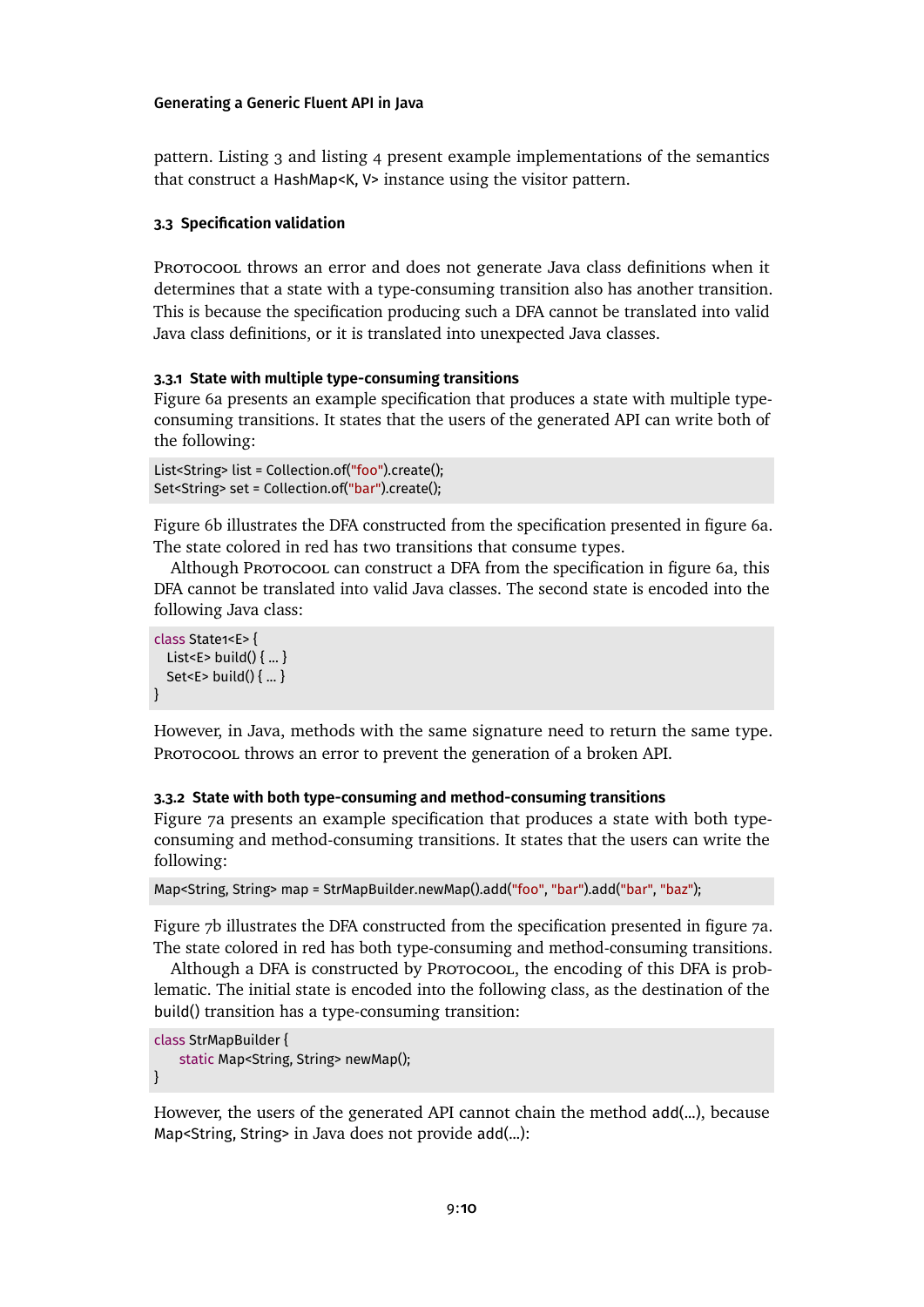#### [Tomoki Nakamaru](#page-22-0) and [Shigeru Chiba](#page-22-1)

<span id="page-10-1"></span><span id="page-10-0"></span>

<span id="page-10-2"></span>**Listing 4** Handwritten visitor implementation 1 class BuildMapVisitor<K, V> extends Visitor {



<span id="page-10-3"></span>

**(a)** Specification

**Figure 6** Invalid specification producing state with multiple type-consuming transitions

<span id="page-10-4"></span>

**(a)** Specification

**Figure 7** Invalid specification producing state with both type-consuming and methodconsuming transitions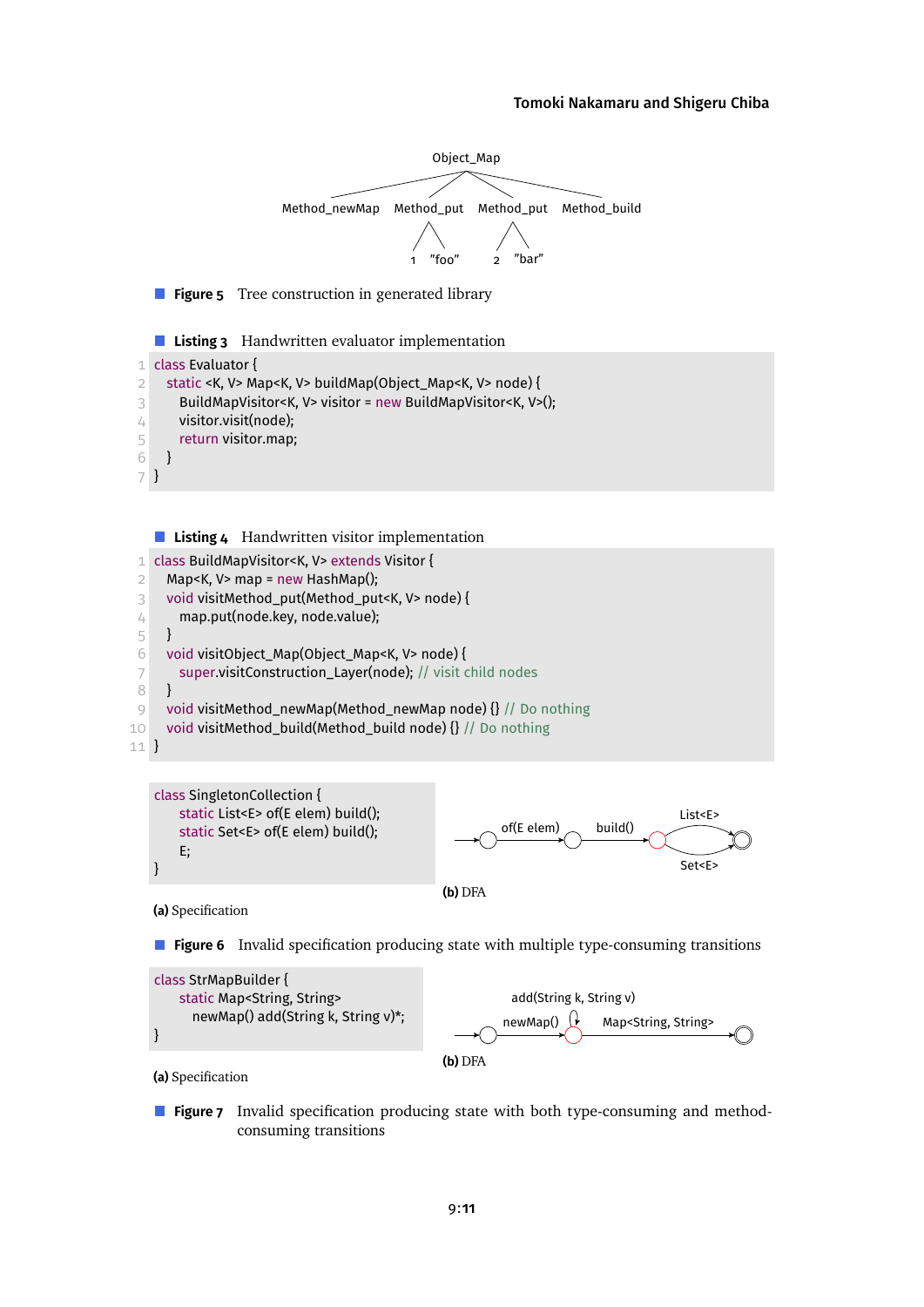Map<String, String> map = StrMapBuilder .newMap() // Returns Map<String, String> .add("foo", "bar"); // Type error! Cannot resolve method 'add'

PROTOCOOL throws an error and do not generate code to prevent the generated API from being an unexpected API.

## <span id="page-11-0"></span>**4 Use case**

In this section, we illustrate the ability and limitations, as well as several features that are introduced for the practical applicability of Protocool through the generation of three APIs. The concrete syntax and semantics of our API specification language are presented in [listing 5.](#page-11-1)

<span id="page-11-1"></span>**Listing 5** Syntax of our API specification language. Parentheses are used to group elements. An asterisk represents zero or more occurrences, a plus sign represents one or more occurrences, and a question sign represents zero or one occurrence of the preceding element. A colon is used to define a lexical token. The left-hand side of a colon is the name of the token, while the right-hand side is the regular expression that the token should follow.

```
<spec> \rightarrow <class>+ ;
```

```
<class> → <class-head> <class-body> ;
<class-head> → "class" NAME <type-param-list>? ;
<type-param-list> → "<" <type-param> ( "," <type-param> )* ">" ;
<class-body> → "{" <chain-or-type-param>* "}" ;
\lechain-or-type-param> \rightarrow ( \lechain> | \letype-param> ) ";";
<type-param> → NAME <type-param-bound>? ;
<type-param-bound> → "extends" <type-ref-list> ; # Defines upper bound of a parameter
lttype-ref-list> \rightarrow lttype-ref> ("," lttype-ref> )*;
<chain> → "static"? <type-ref> <chain-expr> <tree-eval>? ;
<chain-expr> → <chain-term> ( "|" <chain-term> )* ;
<chain-term> → <chain-fact>+ ;
\lechain-fact> \rightarrow \lechain-elem> ("?" | "*" | "+" )? ;
<chain-elem> → <method> | "(" <chain-expr> ")" ;
<method> → NAME "(" <method-param-list>? ")" <method-action>? ;
<method-param-list> → <method-param> ( "," <method-param> )* ;
<method-param> → <type-ref> "..."? NAME ;
\leq method-action> \rightarrow "{" \leq qual-name> ";" "}";
<type-ref> → <qual-name> ( "<" <type-ref-list> ">" )? "[]"* ;
<tree-eval> → "return" <qual-name> ; # Specifies a tree evaluator method
\lequal-name> \rightarrow NAME ("." NAME)*;
NAME : [a-zA-Z_][a-zA-Z0-9_]* ;
```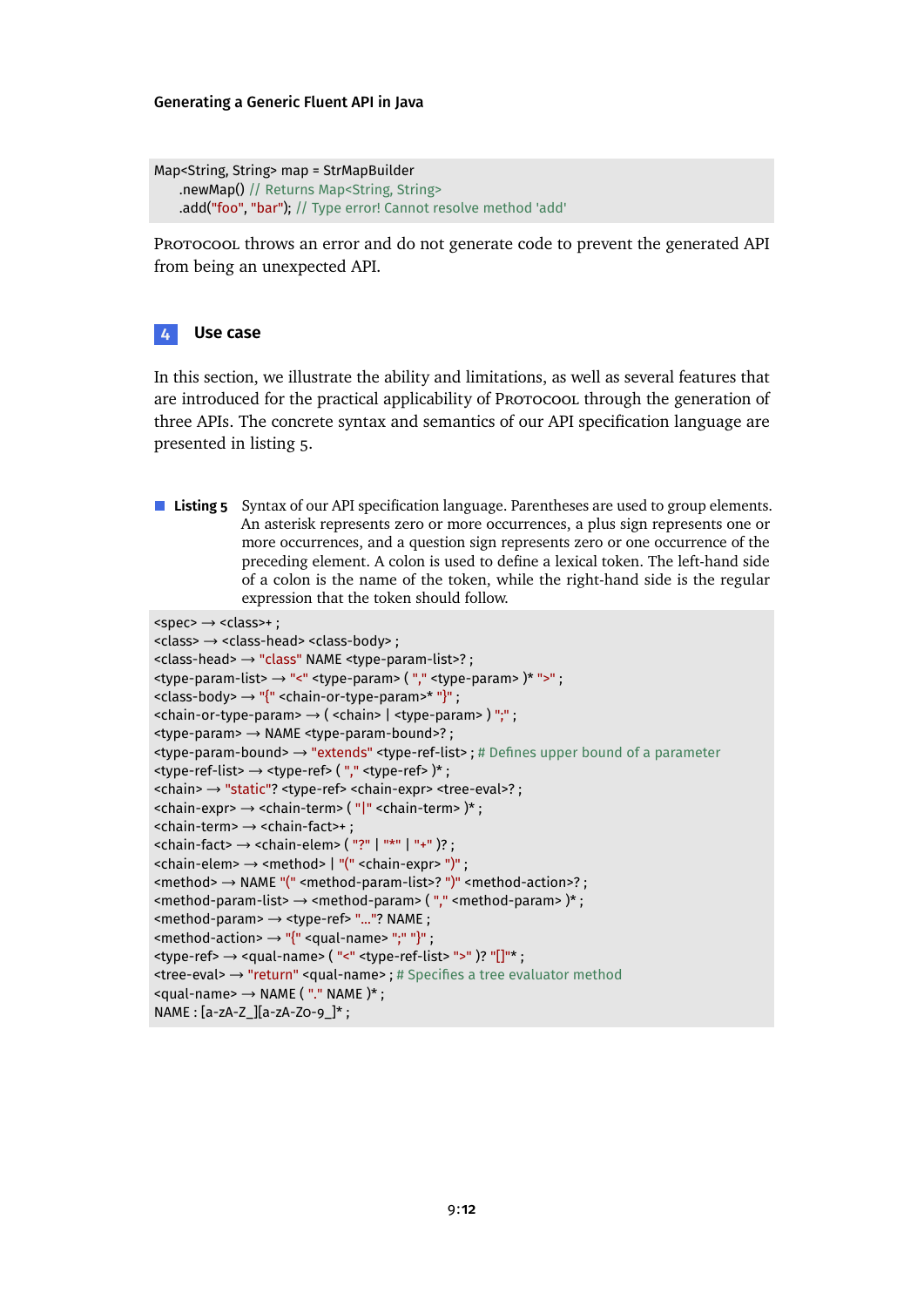#### <span id="page-12-0"></span>**Listing 6** Specification of our matrix library

```
1 class MatrixBuilder {
 2 ROW extends Size; // Size is upper bound of parameter ROW
 3 COL extends Size;
 4 static IntMat<ROW, COL> randInt() row(ROW row) col(COL col);
 5 static FltMat<ROW, COL> randFlt() row(ROW row) col(COL col);
 6 }
 7 class IntMat<ROW extends Size, COL extends Size> {
 8 NEW COL extends Size:
 9 IntMat<ROW, COL> plus(IntMat<R, COL> m);
10 FltMat<ROW, COL> plus(FltMat<R, COL> m);
11 IntMat<ROW, NEW_COL> mult(IntMat<COL, NEW_COL> m);
12 FltMat<ROW, NEW_COL> mult(FltMat<COL, NEW_COL> m);
13 int[][] toArray() return Evaluator.toIntArray;
14 }
15 class FltMat<ROW extends Size, COL extends Size> {
16 NEW COL extends Size;
17 FltMat<ROW, COL> plus(IntMat<ROW, COL> m);
18 FltMat<ROW, COL> plus(FltMat<ROW, COL> m);
19 FltMat<ROW, NEW_COL> mult(IntMat<COL, NEW_COL> m);
20 FltMat<ROW, NEW COL> mult(FltMat<COL, NEW COL> m);
21 float[][] toArray() return Evaluator.toFloatArray;
22 }
```
## <span id="page-12-3"></span>**4.1 Matrix computation API – checking complex protocol using type parameters**

Support for type parameters enables examination of a relatively complex API protocol. As an example, we demonstrate the generation of a matrix computation API that reports an incompatible computation as a type error.

Our matrix computation API provides two classes, namely IntMat and FltMat, which represent an integer matrix and a float matrix, respectively. The API supports matrix addition and multiplication. Only a matrix computation between integer matrices returns an integer matrix. Other computation, such as addition between an integer matrix and a float matrix, returns a float matrix.

[Listing 6](#page-12-0) illustrates the specification of our matrix computation API. The type parameters ROW and COL are the row and column sizes of a matrix, respectively. The boundings for these parameters are written in a similar manner to that of Java on [line 7](#page-12-1) and [line 8](#page-12-2)in [listing 6.](#page-12-0) (The keyword extends defines the upper bound of a type parameter.) The boundary type Size is a type that is defined manually, as follows:

abstract class Size { abstract int getIntVal(); }

The API users can define any matrix size by subclassing Size outside of the Protocoolgenerated code. For example, if they use 128-by-256 matrices and 256-by-128 matrices in their computation, they need to define the two classes Size128 and Size256. The abstract method getIntVal is used in the tree evaluator to obtain the integer value represented by a concrete Size class.

The users of our matrix computation API proceed as follows: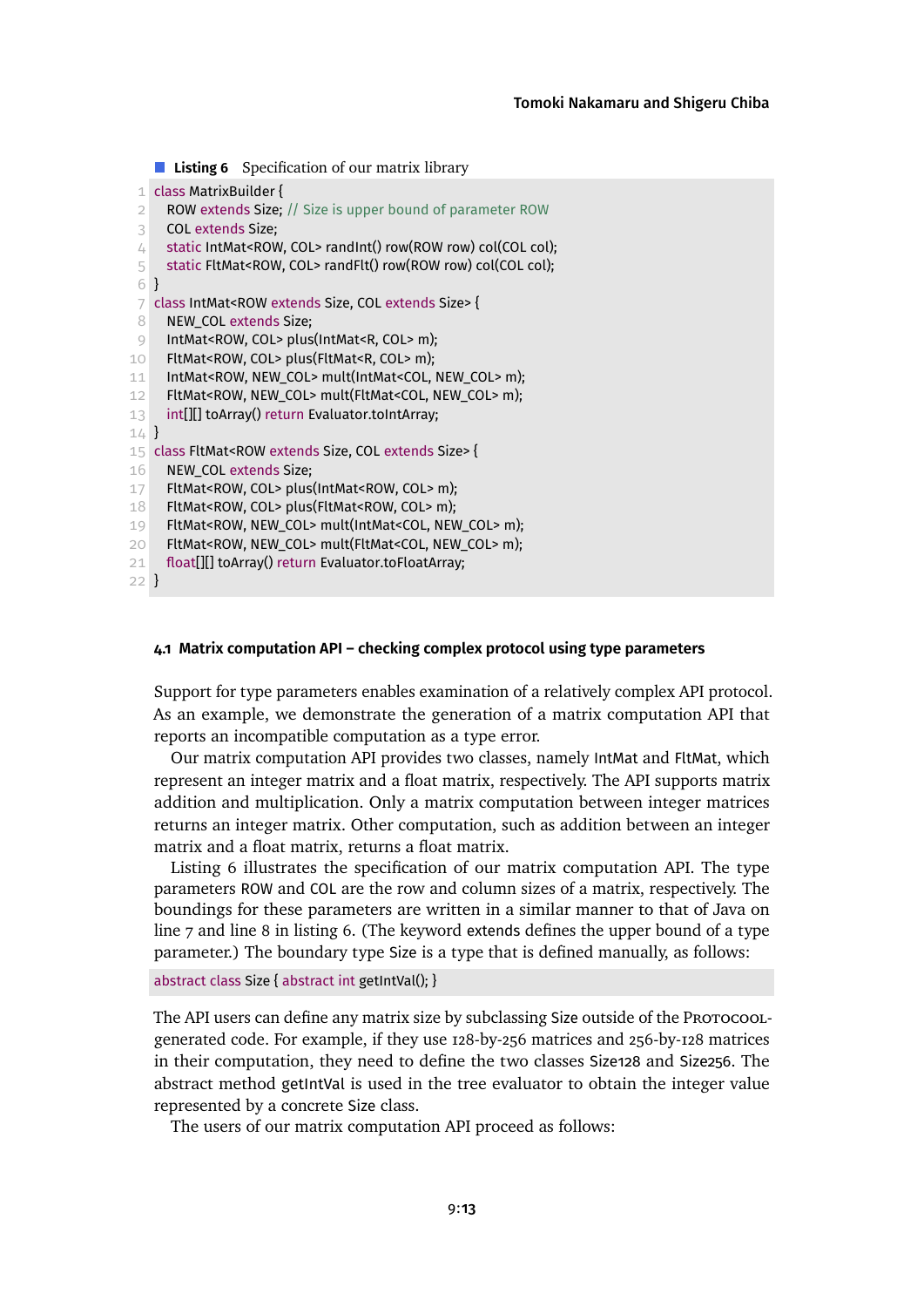```
Size128 size128 = new Size128(); // class Size128 extends Size { ... }
Size256 size256 = new Size256(); // class Size256 extends Size { ... }
```
FltMat<Size128, Size128> matrix1 = MatrixBuilder.randFlt().row(size128).col(size128); IntMat<Size128, Size256> matrix2 = MatrixBuilder.randInt().row(size128).col(size256); FltMat<Size128, Size256> matrix3 = matrix1.mult(matrix2);

The following statements throw type errors, as they do not conform to the protocol of our API:

FltMat<Size128, Size128> matrix1 = MatrixBuilder.randFlt().row(size128).col(size128); IntMat<Size128, Size256> matrix2 = MatrixBuilder.randInt().row(size128).col(size256);

```
// Cause type errors (incompatible sizes)
matrix2.mult(matrix1); // [128, 128] * [256, 128]
matrix1.plus(matrix2); // [128, 256] + [128, 128]
```

```
// Cause type errors (incompatible element types)
IntMat f2x3 = matrix1.mult(matrix2); // FltMat * IntMat returns FltMat
```
When using the API in Scala 2.13, users can avoid defining a custom-sized class by using literal singleton types [\[21\]](#page-20-3), which allows programmers to use a literal value as a type. To achieve this, the following helper function and class need to be defined by hand:

```
def size[T <: Singleton](v: T): SizeForScala[T] {
  new SizeForScala[T](t)
}
class SizeForScala[T <: Singleton](v: T) extends Size {
    override def getIntVal: Int = v.asInstanceOf[Int]
}
```
The function size creates an instance of SizeForScala[T], which extends the abstract class Size illustrated above. As the parameter T is bounded to Singleton, the type of v is inferred as a literal singleton type. For example, the return type of size(100) is the literal type 100, which is a subclass of scala.Int. Using the helper function and class illustrated above, users can write their computation as follows:

```
val matrix1 = MatrixBuilder.randFlt().row(size(128)).col(size(128));
val matrix2 = MatrixBuilder.randInt().row(size(128)).col(size(256));
val matrix3 = matrix1.mult(matrix2);
matrix2.mult(matrix1); // Causes a type error
```
#### <span id="page-13-0"></span>**4.2 Itemized document API – checking context-free grammar**

As Protocool allows its users to specify the manner in which to use type parameters in their API, they can use type parameters to check context-free grammar. As an example of APIs with context-free grammar, consider an API that emulates itemization of ETEX, as follows:

begin() // \begin{itemize} .item("Item A") // \item Item A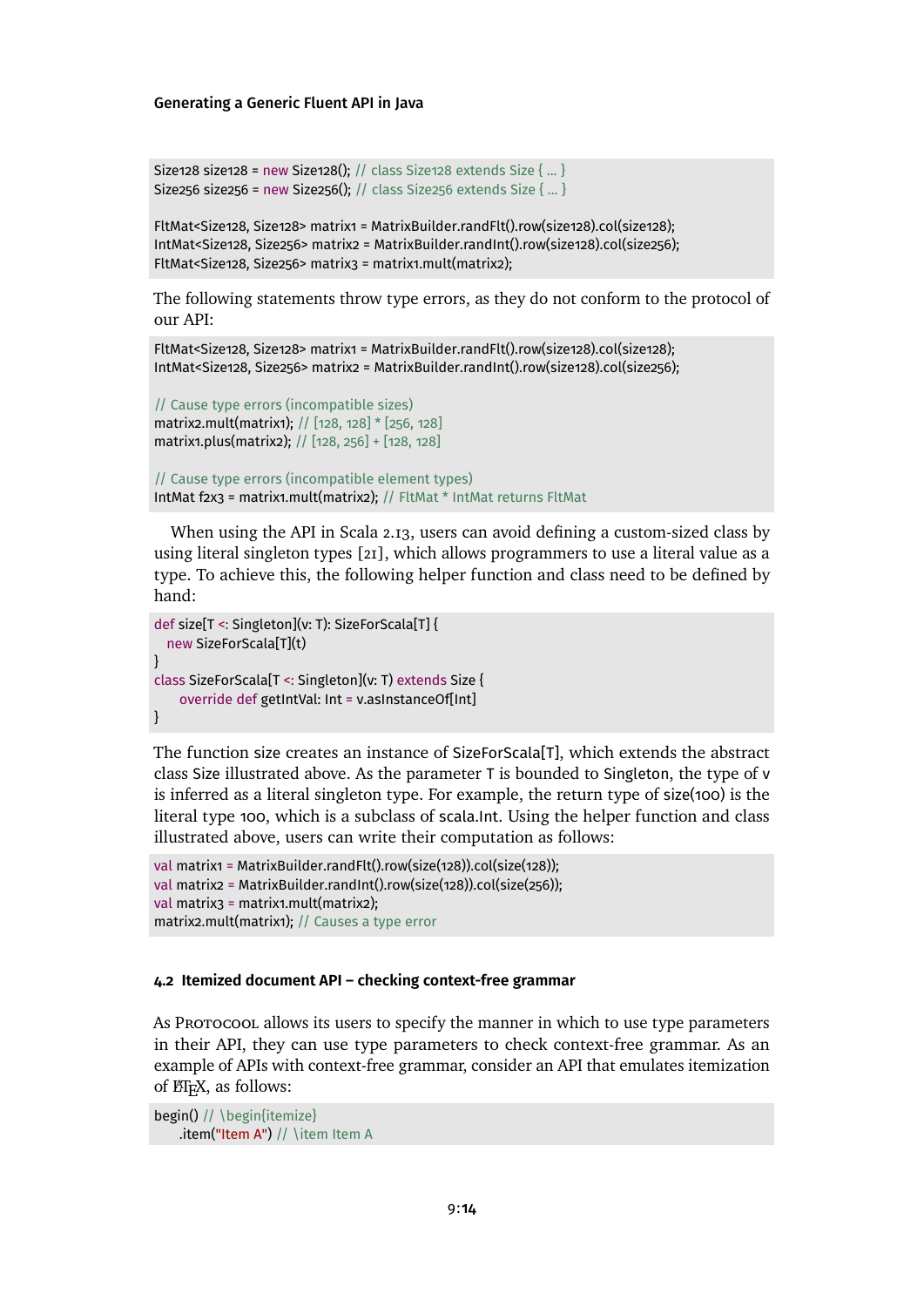```
.begin() // \begin{itemize}
        .item("Item A.1") // \item Item A.1
    .end() // \end{itemize}
.end() // \end{itemize}
.asTeXStr();
```
The API requires its users to invoke only a pair of begin() and end() in a chain. A type error occurs when the API users attempt to obtain a string from the itemization with an unbalanced invocation of begin() and end():

```
begin()
    .item("Item A")
    .begin()
        .item("Item A.1")
    .end()
.asTeXStr(); // Causes a type error; Cannot resolve method 'toTeXStr'
```
In the API, the item type is inferred from the first argument provided to item(...). A type error occurs when users input an item with an inconsistent type:

```
begin()
    .item(100)
    .item("200") // Causes a type error
.end().asTeXStr();
```
The itemized document API described above can be generated from the specification illustratedin [listing 7.](#page-14-0) The API uses the first type parameter to represent the stack of a pushdown automaton, as proposed in the literature [\[23\]](#page-21-0). The second type parameter represents the type of the items in the document.

Although it is possible to check context-free rules in the Protocool-generated API, it is often excessively tedious to specify such checking in the specification. To achieve such checking, Protocool users need to encode a pushdown automaton into the specification manually. The encoding of a pushdown automaton has been automated in previous studies.

However, this limitation will not degrade the practical applicability of Protocool, because context-free rules are not common in API design. The nesting structure is

```
Listing 7 Specification for itemized document API
class API {
   ITEM;
   static Nested<EndOfDoc, ITEM> begin(ITEM item) ;
}
class Nested<X, ITEM> {
   Nested<Nested<X, ITEM>, ITEM> begin(ITEM item) ;
   X end(ITEM item) return Evaluator.end ;
}
class EndOfDoc {
   String asTeXStr();
}
```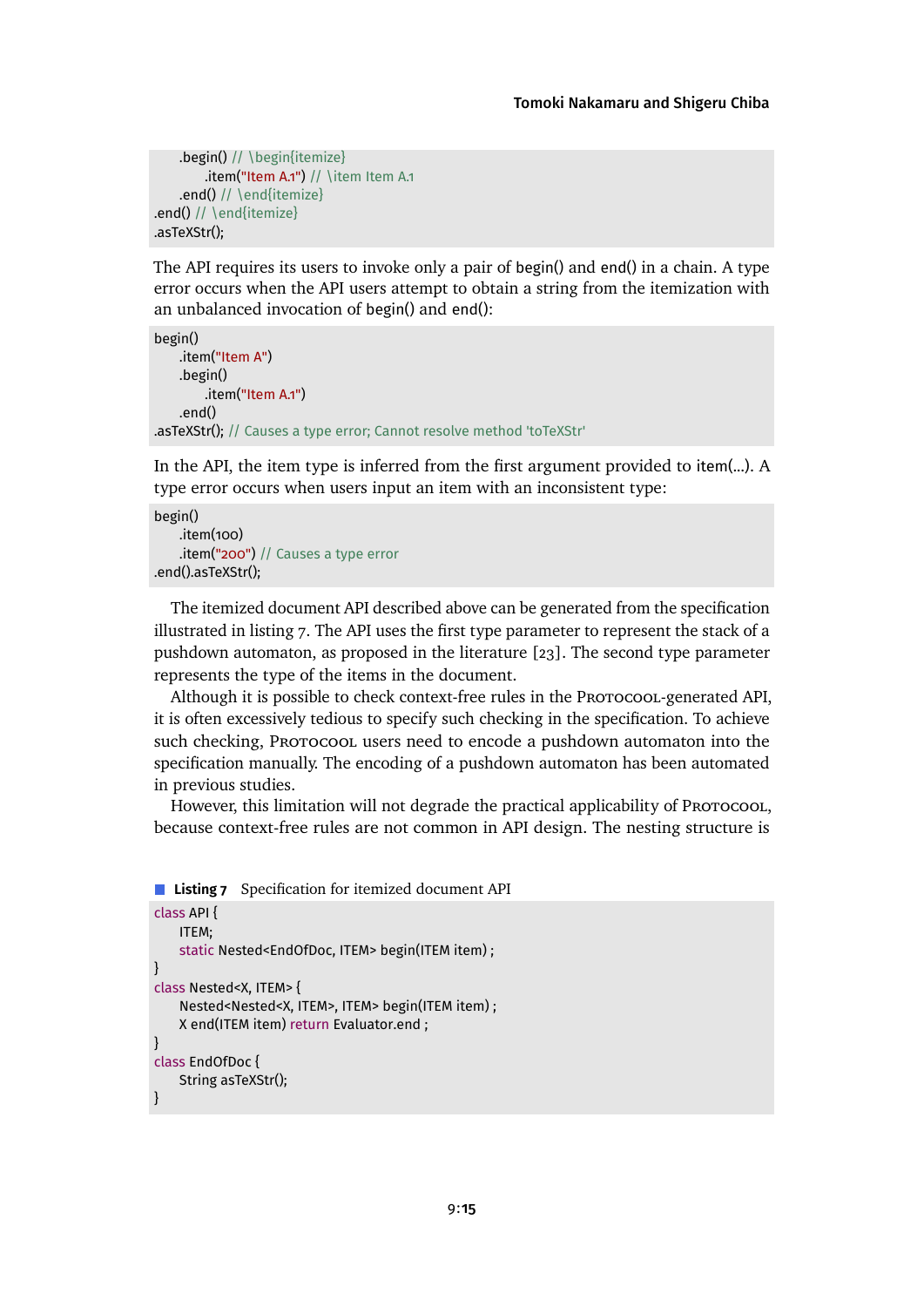```
Listing 8 Specification of subset of AssertJ
1 class Assertions {
2 PredicateAssert assertThat(String s);
3 }
4 class PredicateAssert {
5 PredicateAssert startsWith(String s) { Action.startsWith; }
6 PredicateAssert endsWith(String s) { Action.endsWith; }
7 }
```
often emulated with a feature that is available in the host language, such as method invocation syntax:

```
// Nesting is emulated by passing subchains to their parent chain
// With varargs:
itemize(item("Item A"), itemize(item("Item B"))).asTeXStr();
// Without varargs:
itemize().elem(item("Item A")).elem(itemize(item("Item B"))).asTeXStr();
```
This type of subchaining technique is frequently used in a real-world library such as *j*2htm[l.](#page-15-0)<sup>1</sup> The problem with techniques using variable-length arguments is that all arguments need to be of the same type. This problem does not occur when using techniques without variable-length arguments. However, this requires somewhat redundant invocations of elem(...). Finding a succinct emulation with the ability to take different argument types can be investigated in future work. In relatively new languages, special syntactic sugars are provided that can be used to emulate nesting structures [\[7,](#page-19-3) [8\]](#page-19-4).

## **4.3 Assertion API – shallow embedding**

As described in [section 3.2,](#page-7-0) the semantics of a Protocool-generated API are designed to be added by creating a tree evaluator. This style is known as the deep embedding style [\[15\]](#page-20-4). In this style, the execution is postponed until the API user invokes a tree evaluation method, such as build() in OurAPI. However, an API often does not provide such a tree evaluation method. AssertJ<sup>[2](#page-15-1)</sup> is an example of such an API. It does not require its users to invoke a method such as runAssertions() at the end of the chain: every method call immediately runs an assertion.

import static org.assertj.core.api.Assertions.assertThat; String str =  $\dots$  : assertThat(str).startsWith("A") // Runs assertion immediately here .endsWith("Z"); // Runs assertion immediately here

This style of implementing semantics is known as the shallow embedding style [\[15\]](#page-20-4).

PROTOCOOL supports the shallow embedding style. [Listing 8](#page-15-2) illustrates the specification of the subset of AssertJ that uses the feature for the shallow embedding

<span id="page-15-0"></span> $1$  https://i2html.com (Visited on 2020-01-26).

<span id="page-15-1"></span><sup>2</sup> <http://joel-costigliola.github.io/assertj> (Visited on 2020-01-26).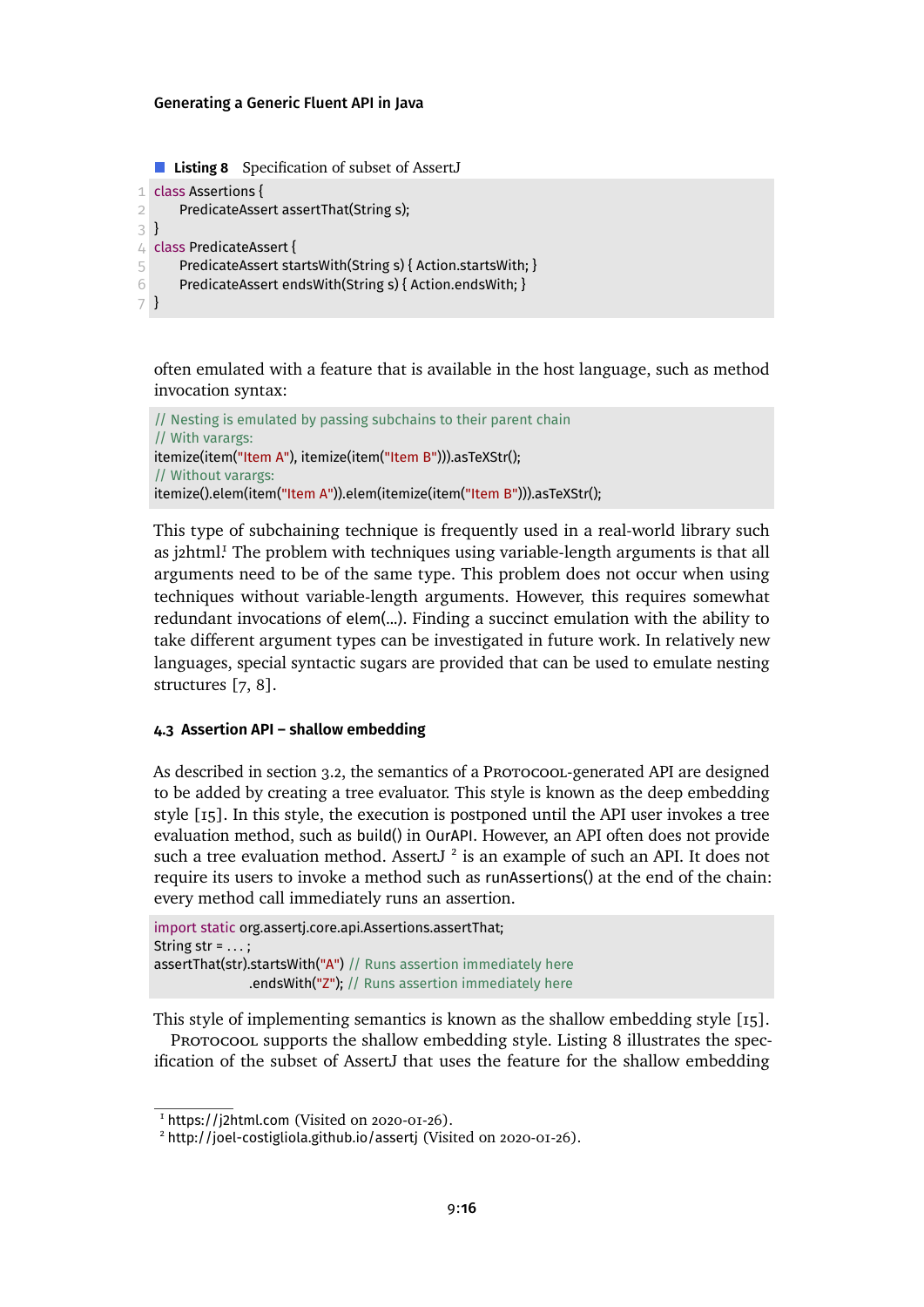style. The {} block written after a method specifies an action invoked in that method. Protocool inserts the action directly before the return statement in the generated method body, as follows:

```
PredicateAssert startsWith(String s) {
  Object_PredicateAssert node = . . . ; // Tree construction
  Action.startsWith(node); // Inserted action
  return new PredicateAssert(node);
}
```
The constructed tree is provided to the inserted action. Unlike the return clause described in [section 3.2,](#page-7-0) the action return value is discarded.

## <span id="page-16-0"></span>**5 Related work**

## **5.1 Typestate analysis**

Typestate analysis [\[27\]](#page-21-3) is a form of program analysis that verifies whether an operation sequence performed on an object follows specified rules (or protocols). Objects with typestates occur quite frequently. According to the literature [\[2\]](#page-18-1), 7.2% of Java types define protocols.

Various techniques have been proposed to realize typestate analysis. Plaid [\[28\]](#page-21-4) is a language that inherently provides features for typestate analysis. Because typestate analysis is a type of static code analysis, it can be achieved by using general-purpose code analyzers such as FindBug[s,](#page-16-1)<sup>3</sup> PM[D,](#page-16-2)<sup>4</sup> and QL [\[1\]](#page-18-2). Techniques for mining typestate specifications have also been studied to overcome the difficulty of completely defining the specification by hand [\[10,](#page-19-5) [13,](#page-20-5) [14,](#page-20-6) [25\]](#page-21-5).

Generating a fluent API can be regarded as a technique for realizing typestate analysis with the type system of a language. It encodes each state of a type into a concrete type definition of a target language. The validity of the operation sequences is checked by the type system of that language. Such a generative approach causes two problems that do not occur when using external analyzers. Firstly, strange names are given to intermediate states, which may confuse API users. Secondly, performance deterioration may occur owing to the increase in the type definitions. These problems have not been studied yet as far as we know and their investigation will form part of our future work. Although the generative approach suffers from these disadvantages, it offers advantages that are not immediately provided by external analyzers. It aids API users in that a method completion system becomes state aware [\[23,](#page-21-0) [29\]](#page-21-1), and it is also beneficial to library developers. As the type checker rejects code violating the protocol, developers do not need to add the implementation for handling such cases.

<span id="page-16-1"></span><sup>3</sup> <http://findbugs.sourceforge.net>. (Visited on 2020-01-26.)

<span id="page-16-2"></span><sup>4</sup> <https://pmd.github.io>. (Visited on 2020-01-26.)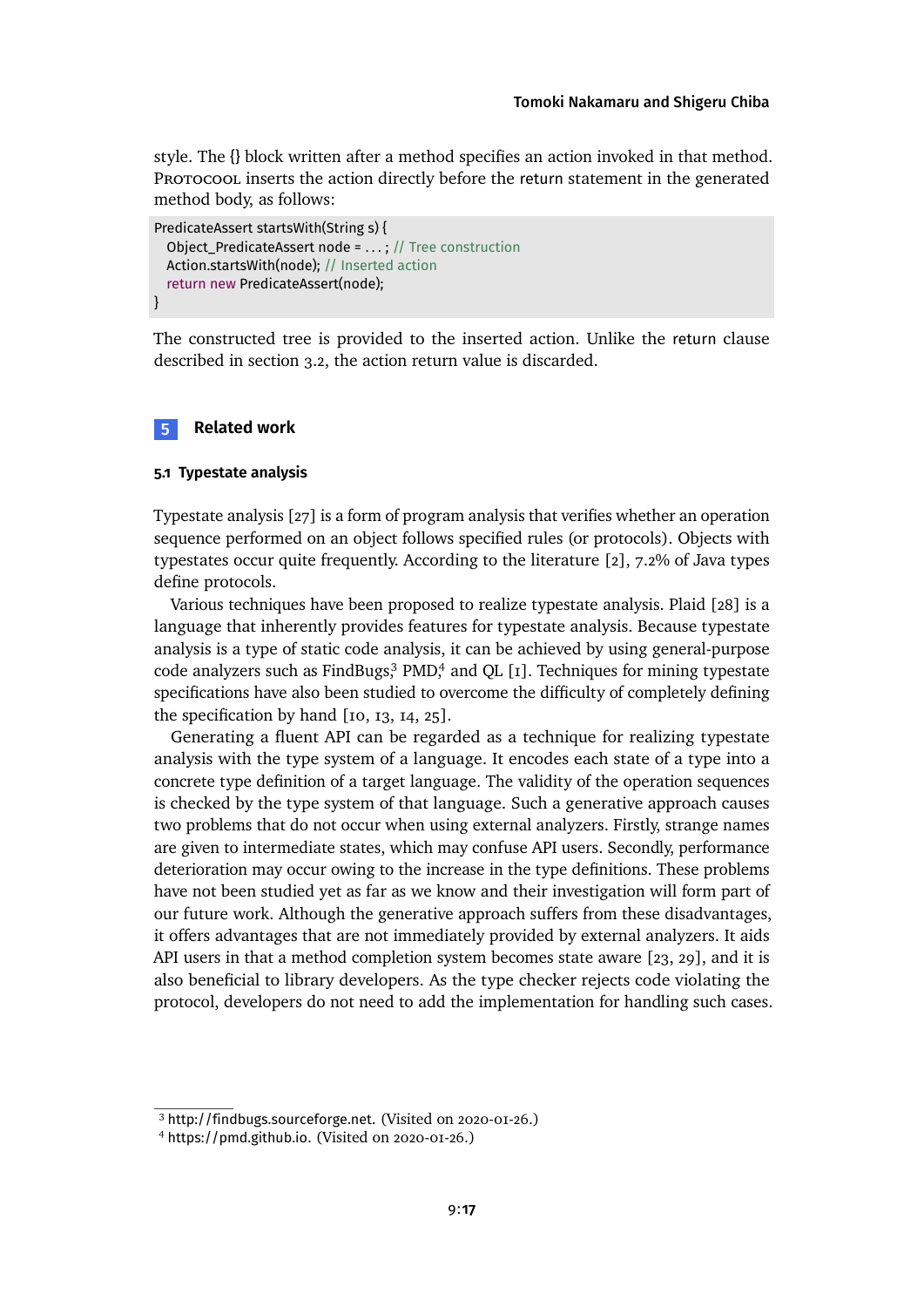#### **5.2 Fluent API generators**

Numerous tools and algorithms have been proposed to translate BNF-style grammar into a safe fluent API.

TS4J [\[3\]](#page-19-1) is a tool for generating a safe fluent API with regular grammar. It constructs a DFA from a given grammar, but does not analyze the binding times of the type parameters and their propagation among the states. The tool demonstrated in the literature [\[5\]](#page-19-6) also constructs a DFA to generate a fluent API, but also does not analyze the binding time.

EriLex [\[29\]](#page-21-1) is a tool for translating LL grammar into a safe fluent API in Scala. It constructs a real-time deterministic pushdown automaton (RDPDA), and then encodes that automaton into Scala classes. Although the output is a Scala API, the technique used in EriLex can be exported into Java, because the generated API does not use Scala-specific features. Silverchain [\[23\]](#page-21-0) is a tool for generating a Java fluent API that supports subchaining. As with EriLex, the translation algorithm of Silverchain constructs an RDPDA; therefore, the supported grammar class is LL grammar.

Gil and Levy proposed an algorithm to translate LR grammar into a safe fluent API in Java [\[16,](#page-20-0) [22\]](#page-20-7). Their algorithm constructs a jump-stack single-state real-time deterministic pushdown automaton [\[9\]](#page-19-7), which is a machine that is equivalent to an LR parser. Thereafter, it encodes that automaton into Java classes. However, the compilation time of a chain composed using the generated API increases exponentially with the chain length in the worst case. Gil and Roth proposed another algorithm for LR grammar to overcome the exponential growth  $\lceil r^2 \rceil$ . Their newer technique uses tree encoding to emulate a deterministic pushdown automaton on Java's type system.

TypelevelLR [\[30\]](#page-21-2) is a tool for translating LR grammar into a safe fluent API in Scala, Haskell, and C++. The APIs in Scala and Haskell use type classes to encode *ε* transitions of an LR parser into type definitions. The API in  $C++$  uses  $C++$  templates to encode the *ε* transitions.

Grigore demonstrated that Java's type system is Turing complete [\[18\]](#page-20-2). Using this result, he illustrated that a CYK parser [\[6,](#page-19-8) [20,](#page-20-8) [31\]](#page-21-6) can be constructed using Java types. Although he discovered the theoretical upper bounds of grammar classes that can be checked by Java's type system, his technique requires a large memory size. This is because it builds the parser on top of the Turing machine implemented by the Java types.

As demonstrated in [section 4.2,](#page-13-0) Protocool users can generate an API with contextfree syntax checking. The users can generate such an API by explicitly using type parameters to represent a stack structure. This capability is owing to the support of generic methods (binding time analysis of type parameters) in our algorithm. Furthermore, the support of generic methods enables checking of the semantic (nonsyntactical) constraints of the generated API, as demonstrated in [section 4.1.](#page-12-3) Such API constraints have not been thoroughly considered in previous generators.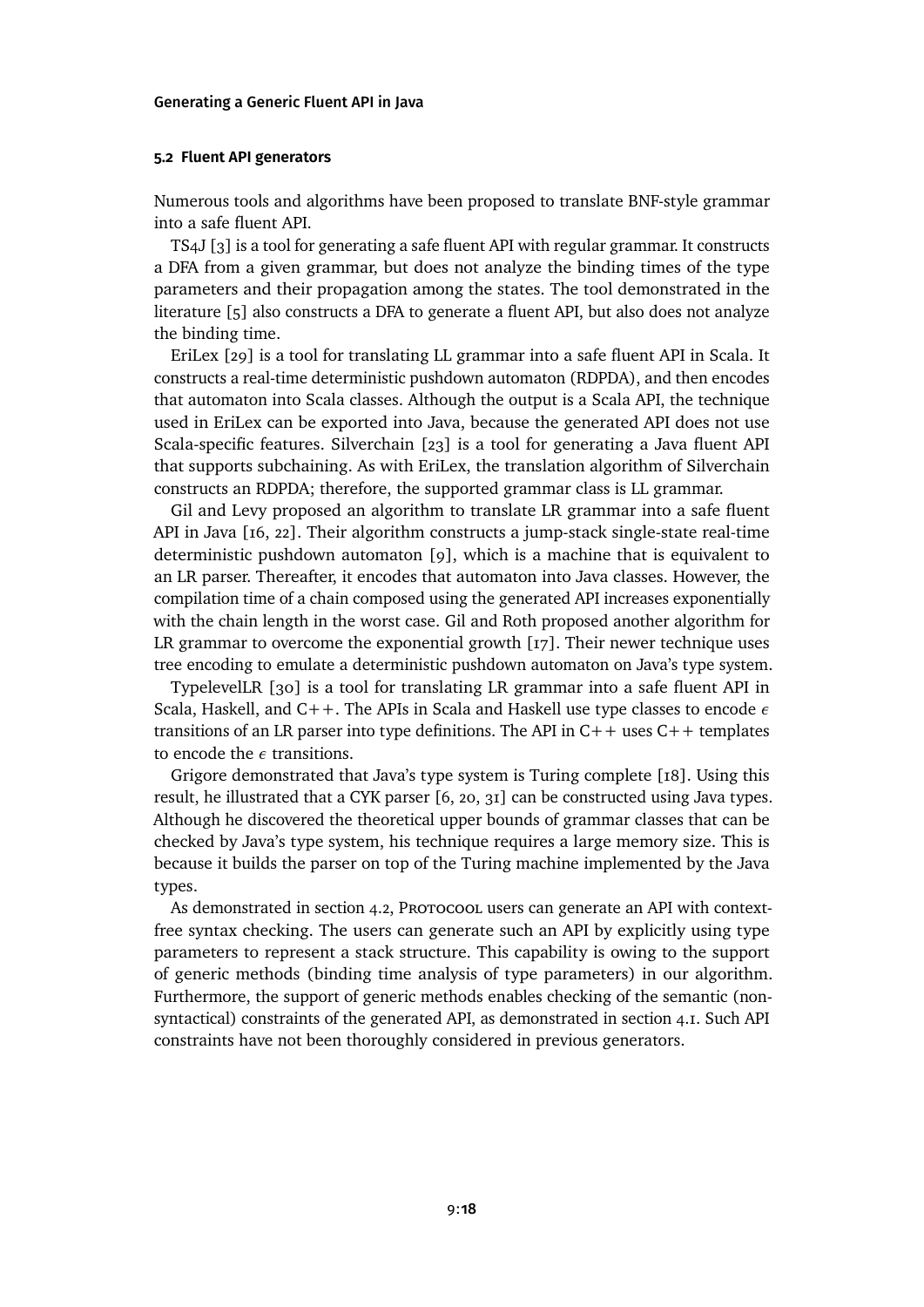## **5.3 Domain-specific language**

Creating fluent APIs is a popular means of implementing domain-specific languages inside a general-purpose language. However, it is not the only option that introduces a domain-specific notation into general-purpose programs, for which syntax extension is a well-known solution. SugarJ [\[11\]](#page-19-9) provides a method for extending Java syntax. ProteaJ [\[19\]](#page-20-9), Wyvern [\[24\]](#page-21-7), and Honu [\[26\]](#page-21-8) are programming languages that natively support syntax extension. Using these syntax extension mechanisms, domain-specific notation can be embedded as is. However, when creating a fluent API, such notation needs to be transformed into a method chain that differs slightly from the original notation. Despite this drawback, creating a fluent API still offers an advantage: a fluent API only requires method invocation syntax such as obj.method(...), which is offered by most object-oriented languages.

# <span id="page-18-0"></span>**6 Conclusions**

We have proposed Protocool, a tool for generating a generic fluent API in Java. The contribution of this paper is the development of the translation algorithm implemented in Protocool. Unlike the methods of previous studies, our algorithm analyzes the binding times of type parameters in a method chain. The analysis is the key technique enabling the generation of a generic fluent API. Support for generic methods is essential for introducing safe fluent API generation into the real world, as generic methods are frequently used to make an API statically type safe. It is possible to check context-free rules in the Protocool-generated API, as the use of type parameters is completely the decision of the Protocool users.

Further investigation into experience with using Protocool will be our primary future work. In particular, studying the effects on library user experiences caused by strange type names, and the time and space overheads caused by the code bloat, will be useful for discussing the practical applicability of Protocool and other fluent API generators.

#### **References**

- <span id="page-18-2"></span>[1] Pavel Avgustinov, Oege de Moor, Michael Peyton Jones, and Max Schäfer. "QL: Object-oriented Queries on Relational Data". In: *30th European Conference on Object-Oriented Programming*. Edited by Shriram Krishnamurthi and Benjamin S. Lerner. Volume 56. ECOOP. Dagstuhl, Germany: Schloss Dagstuhl–Leibniz-Zentrum fuer Informatik, 2016, 2:1-2:25. ISBN: 978-3-95977-014-9. DOI: [10.4230/](https://doi.org/10.4230/LIPIcs.ECOOP.2016.2) [LIPIcs.ECOOP.2016.2](https://doi.org/10.4230/LIPIcs.ECOOP.2016.2). URL: <http://drops.dagstuhl.de/opus/volltexte/2016/6096>.
- <span id="page-18-1"></span>[2] Nels E. Beckman, Duri Kim, and Jonathan Aldrich. "An Empirical Study of Object Protocols in the Wild". In: *ECOOP 2011 – Object-Oriented Programming*. 25th European Conference on Object-oriented Programming (Lancaster, UK, July 25–29, 2011). Edited by Mira Mezini. Volume 6813. LNCS. Berlin, Heidelberg: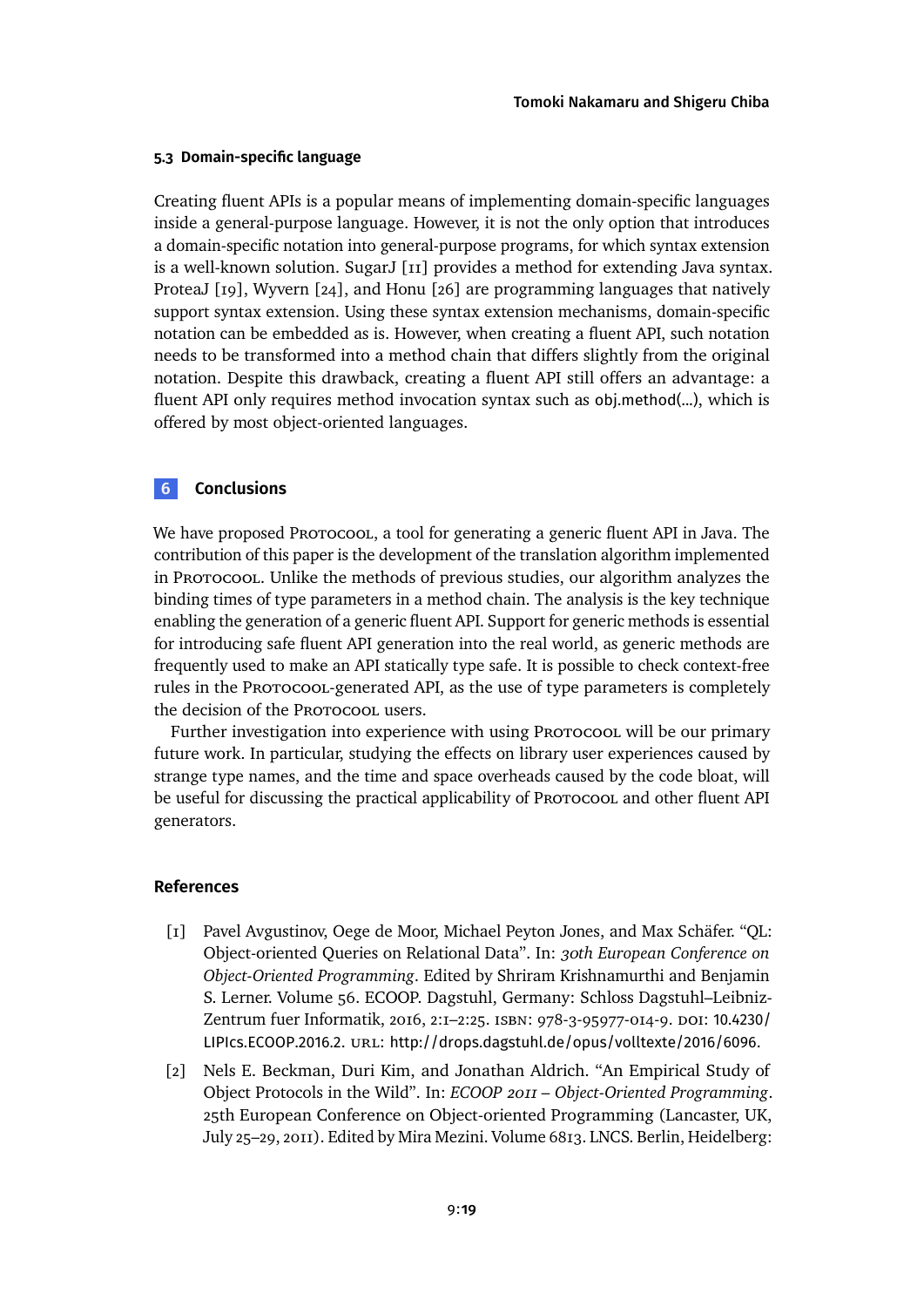Springer Berlin Heidelberg, July 2011, pages 2-26. DOI: [10.1007/978-3-642-22655-](https://doi.org/10.1007/978-3-642-22655-7_2) [7\\_2](https://doi.org/10.1007/978-3-642-22655-7_2).

- <span id="page-19-1"></span>[3] Eric Bodden. "TS4J: A Fluent Interface for Defining and Computing Typestate Analyses". In: *Proceedings of the 3rd ACM SIGPLAN International Workshop on the State of the Art in Java Program Analysis*. June 2014. isbn: 978-1-4503-2919-4. doi: [10.1145/2614628.2614629](https://doi.org/10.1145/2614628.2614629).
- <span id="page-19-2"></span>[4] Janusz A. Brzozowski. "Canonical regular expressions and minimal state graphs for definite events". In: *Mathematical Theory of Automata*. Symposium on Mathematical Theory of Automata (New York, USA, Apr. 24–26, 1962). Edited by Jerome Fox. Volume 12. Symposia series 6. Brooklyn: Polytechnic Press, Apr. 1962, pages 529–561.
- <span id="page-19-6"></span>[5] Arvid Butting, Manuela Dalibor, Gerrit Leonhardt, Bernhard Rumpe, and Andreas Wortmann. "Deriving Fluent Internal Domain-specific Languages from Grammars". In: *Proceedings of the 11th ACM SIGPLAN International Conference on Software Language Engineering*. ICSE. Oct. 2018, pages 187–199. isbn: 978-1-4503-6029-6. doi: [10.1145/3276604.3276621](https://doi.org/10.1145/3276604.3276621).
- <span id="page-19-8"></span>[6] John Cocke and Jacob T. Schwartz. *Programming Languages and Their Compilers: Preliminary Notes*. Technical report. Courant Institute of Mathematical Sciences, New York University, 1970. URL: [http://www.softwarepreservatio](http://www.softwarepreservation.org/projects/FORTRAN/CockeSchwartz_ProgLangCompilers.pdf) [n.org/projects/FORTRAN/CockeSchwartz\\_ProgLangCompilers.pdf](http://www.softwarepreservation.org/projects/FORTRAN/CockeSchwartz_ProgLangCompilers.pdf) (visited on 2020-01-28).
- <span id="page-19-3"></span>[7] The Groovy Community. *Domain-Specific Languages*. URL: [http://docs.groovy](http://docs.groovy-lang.org/docs/latest/html/documentation/core-domain-specific-languages.html)[lang.org/docs/latest/html/documentation/core-domain-specific-languages.html](http://docs.groovy-lang.org/docs/latest/html/documentation/core-domain-specific-languages.html) (visited on 2020-01-20).
- <span id="page-19-4"></span>[8] The Kotlin Community. *Higher-Order Functions and Lambdas - Kotlin Programming Language.* URL: [https://kotlinlang.org/docs/reference/lambdas.html%5C#](https://kotlinlang.org/docs/reference/lambdas.html%5C#passing-a-lambda-to-the-last-parameter) [passing-a-lambda-to-the-last-parameter](https://kotlinlang.org/docs/reference/lambdas.html%5C#passing-a-lambda-to-the-last-parameter) (visited on 2020-01-20).
- <span id="page-19-7"></span>[9] Bruno Courcelle. "On Jump-Deterministic Pushdown Automata". In: *Mathematical Systems Theory* 11.1 (Dec. 1977), pages 87–109. issn: 0025-5661. doi: [10.1007/BF01768471](https://doi.org/10.1007/BF01768471).
- <span id="page-19-5"></span>[10] Valentin Dallmeier, Nikolai Knopp, Christoph Mallon, Sebastian Hack, and Andreas Zeller. "Generating Test Cases for Specification Mining". In: *Proceedings of the 19th International Symposium on Software Testing and Analysis*. ISSTA. July 2010, pages 85-96. ISBN: 978-1-60558-823-0. DOI: [10.1145/1831708.1831719](https://doi.org/10.1145/1831708.1831719).
- <span id="page-19-9"></span>[11] Sebastian Erdweg, Tillmann Rendel, Christian Kästner, and Klaus Ostermann. "SugarJ: Library-based Syntactic Language Extensibility". In: *Proceedings of the 2011 ACM International Conference on Object Oriented Programming Systems Languages and Applications*. OOPSLA. Oct. 2011. doi: [10.1145/2076021.2048099](https://doi.org/10.1145/2076021.2048099).
- <span id="page-19-0"></span>[12] Martin Fowler. *FluentInterface*. url.: https://www.martinfowler.com/bliki/ [FluentInterface.html](https://www.martinfowler.com/bliki/FluentInterface.html) (visited on 2020-01-20).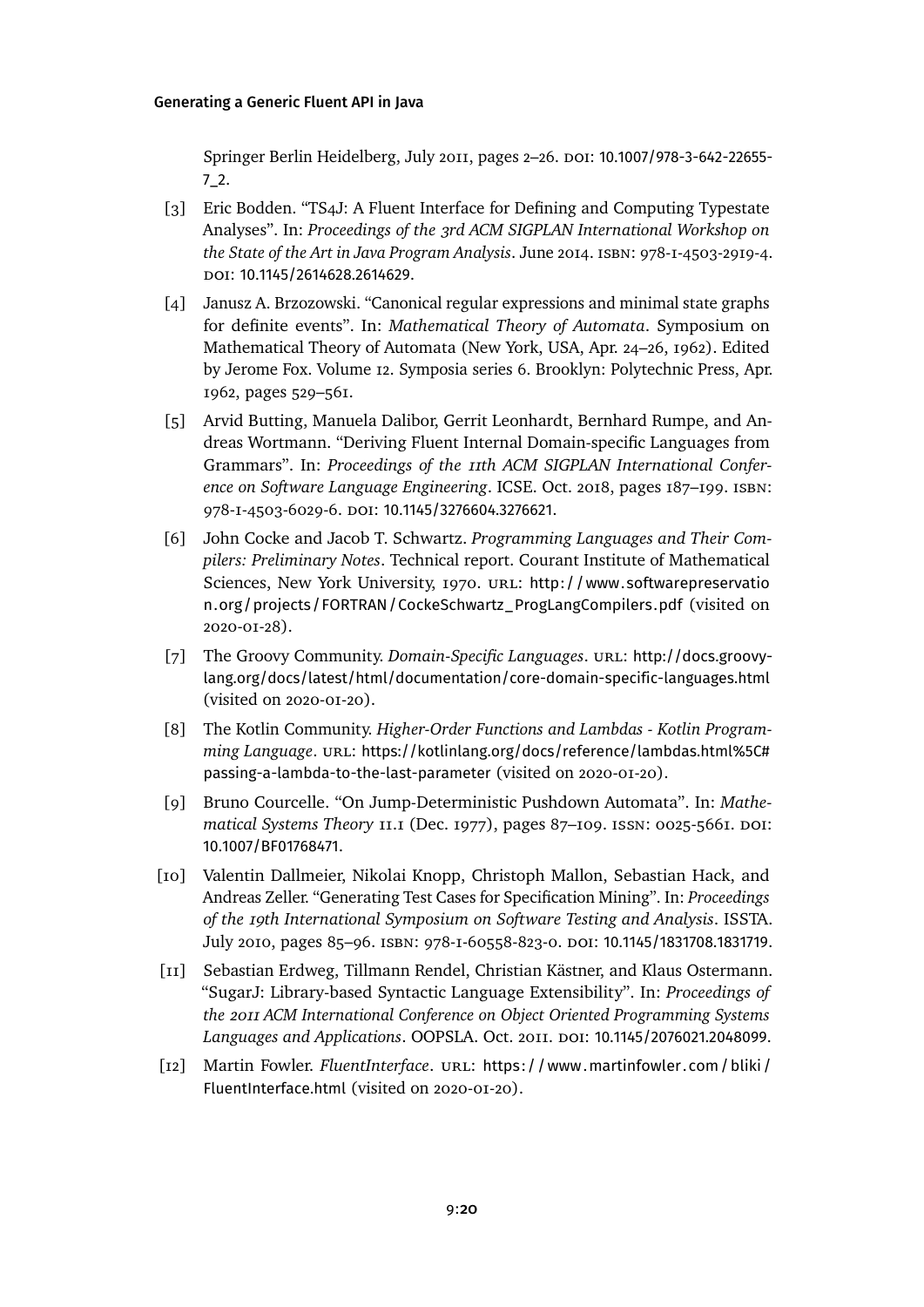- <span id="page-20-5"></span>[13] Mark Gabel and Zhendong Su. "Symbolic Mining of Temporal Specifications". In: *Proceedings of the 30th International Conference on Software Engineering*. ICSE. Jan. 2008, pages 51-60. DOI: [10.1145/1368088.1368096](https://doi.org/10.1145/1368088.1368096).
- <span id="page-20-6"></span>[14] Carlo Ghezzi, Andrea Mocci, and Mattia Monga. "Synthesizing Intensional Behavior Models by Graph Transformation". In: *Proceedings of the 31st International Conference on Software Engineering*. ICSE. Jan. 2009, pages 430–440. doi: [10.1109/ICSE.2009.5070542](https://doi.org/10.1109/ICSE.2009.5070542).
- <span id="page-20-4"></span>[15] Jeremy Gibbons and Nicolas Wu. "Folding domain-specific languages: Deep and shallow embeddings (functional Pearl)". In: *Proceedings of the ACM SIGPLAN International Conference on Functional Programming*. ICFP. Aug. 2014. isbn: 978-1-4503-2873-9. doi: [10.1145/2628136.2628138](https://doi.org/10.1145/2628136.2628138).
- <span id="page-20-0"></span>[16] Yossi Gil and Tomer Levy. "Formal Language Recognition with the Java Type Checker". In: *30th European Conference on Object-Oriented Programming*. Edited by Shriram Krishnamurthi and Benjamin S. Lerner. Volume 56. ECOOP. Schloss Dagstuhl–Leibniz-Zentrum fuer Informatik, 2016, 10:1–10:27. isbn: 978-3-95977- 014-9. DOI: [10.4230/LIPIcs.ECOOP.2016.10](https://doi.org/10.4230/LIPIcs.ECOOP.2016.10). URL: [http://drops.dagstuhl.de/opus/](http://drops.dagstuhl.de/opus/volltexte/2016/6104) [volltexte/2016/6104](http://drops.dagstuhl.de/opus/volltexte/2016/6104).
- <span id="page-20-1"></span>[17] Yossi Gil and Ori Roth. "Fling - A Fluent API Generator". In: *33rd European Conference on Object-Oriented Programming (ECOOP 2019)*. Edited by Alastair F. Donaldson. Volume 134. Leibniz International Proceedings in Informatics (LIPIcs). Dagstuhl, Germany: Schloss Dagstuhl–Leibniz-Zentrum fuer Informatik, 2019, 13:1–13:25. isbn: 978-3-95977-111-5. doi: [10.4230/LIPIcs.ECOOP.2019.](https://doi.org/10.4230/LIPIcs.ECOOP.2019.13) [13](https://doi.org/10.4230/LIPIcs.ECOOP.2019.13).
- <span id="page-20-2"></span>[18] Radu Grigore. "Java generics are turing complete". In: *Proceedings of the 44th ACM SIGPLAN Symposium on Principles of Programming Languages*. POPL. ACM Press, May 2017, pages 73-85. DOI: [10.1145/3009837.3009871](https://doi.org/10.1145/3009837.3009871).
- <span id="page-20-9"></span>[19] Kazuhiro Ichikawa and Shigeru Chiba. "User-Defined Operators Including Name Binding for New Language Constructs". In: *The Art, Science, and Engineering of Programming* 1.2 (Apr. 2017), 15-1:15–25. issn: 2473-7321. doi: [10.22152/progr](https://doi.org/10.22152/programming-journal.org/2017/1/15) [amming-journal.org/2017/1/15](https://doi.org/10.22152/programming-journal.org/2017/1/15). URL: [http://dx.doi.org/10.22152/programming](http://dx.doi.org/10.22152/programming-journal.org/2017/1/15)[journal.org/2017/1/15](http://dx.doi.org/10.22152/programming-journal.org/2017/1/15) (visited on 2020-01-28).
- <span id="page-20-8"></span>[20] Tadao Kasami. *An Efficient Recognition and Syntax-Analysis Algorithm for Context-Free Languages*. Technical report R-257. Coordinated Science Laboratory, University of Illinois at Urbana-Champaign, Mar. 1966. HDL: [2142/74304](http://hdl.handle.net/2142/74304).
- <span id="page-20-3"></span>[21] George Leontiev, Eugene Burmako, Jason Zaugg, Adriaan Moors, Paul Phillips, Oron Port, and Miles Sabin. *SIP-23 - LITERAL-BASED SINGLETON TYPES*. url: <https://docs.scala-lang.org/sips/42.type.html> (visited on 2020-01-20).
- <span id="page-20-7"></span>[22] Tomer Levy. "A Fluent API for Automatic Generation of Fluent APIs in Java". Master's thesis. Computer Science Department, Technion, Israel, 2017. url: [http://www.cs.technion.ac.il/users/wwwb/cgi-bin/tr-info.cgi/2017/MSC/MSC-2017-](http://www.cs.technion.ac.il/users/wwwb/cgi-bin/tr-info.cgi/2017/MSC/MSC-2017-02) [02](http://www.cs.technion.ac.il/users/wwwb/cgi-bin/tr-info.cgi/2017/MSC/MSC-2017-02) (visited on 2020-01-28).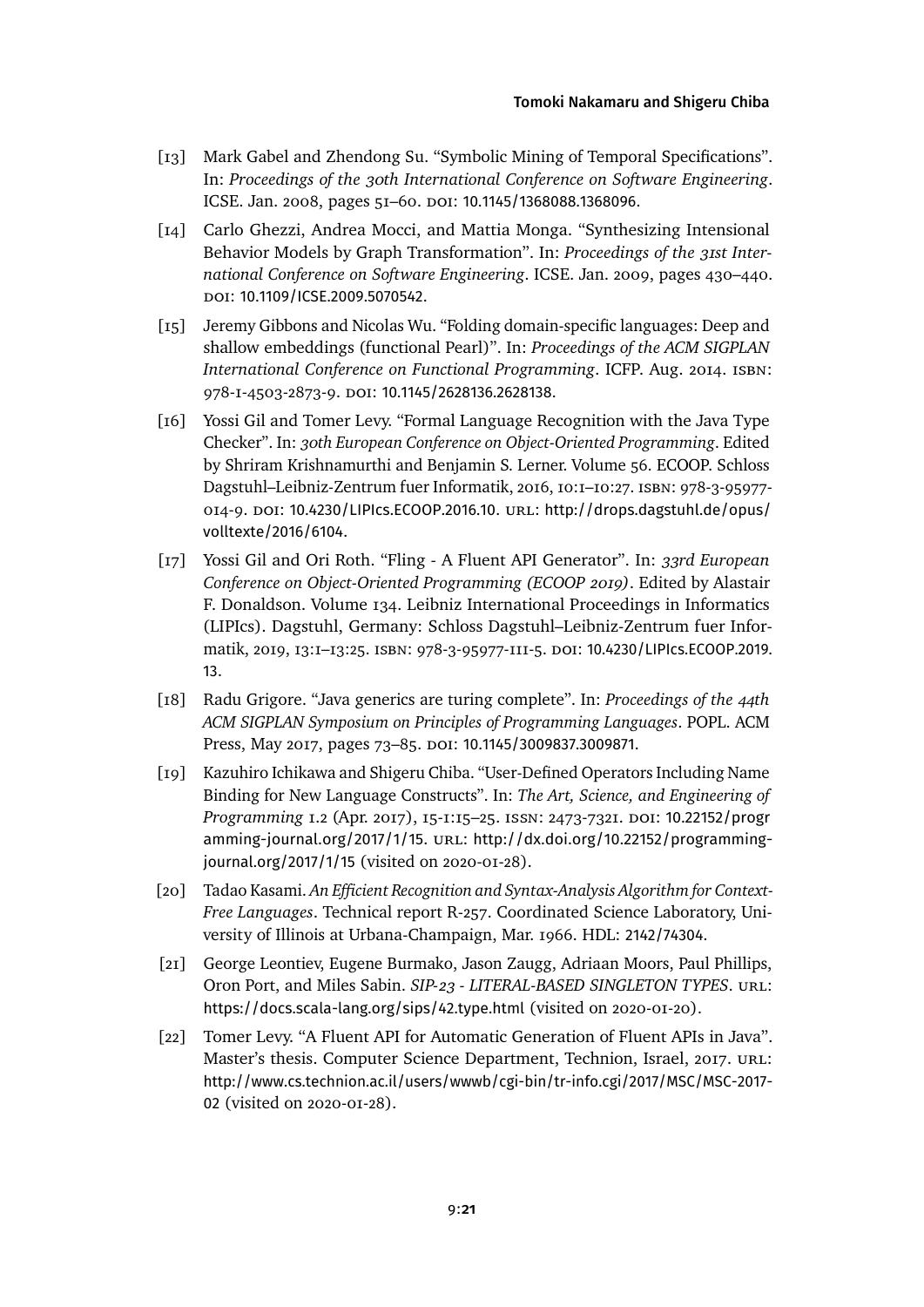- <span id="page-21-0"></span>[23] Tomoki Nakamaru, Kazuhiro Ichikawa, Tetsuro Yamazaki, and Shigeru Chiba. "Silverchain: a fluent API generator". In: *Proceedings of the 16th ACM SIGPLAN International Conference on Generative Programming: Concepts and Experiences*. GPCE. Oct. 2017, pages 199–211. isbn: 978-1-4503-5524-7. doi: [10.1145/3136040.](https://doi.org/10.1145/3136040.3136041) [3136041](https://doi.org/10.1145/3136040.3136041).
- <span id="page-21-7"></span>[24] Ligia Nistor, Darya Kurilova, Stephanie Balzer, Benjamin Chung, Alex Potanin, and Jonathan Aldrich. "Wyvern: A Simple, Typed, and Pure Object-oriented Language". In: *Proceedings of the 5th Workshop on MechAnisms for SPEcialization, Generalization and inHerItance*. MASPEGHI. July 2013, pages 9–16. isbn: 978-1- 4503-2046-7. doi: [10.1145/2489828.2489830](https://doi.org/10.1145/2489828.2489830).
- <span id="page-21-5"></span>[25] Michael Pradel and Thomas R. Gross. "Automatic Generation of Object Usage Specifications from Large Method Traces". In: *Proceedings of the 2009 IEEE/ACM International Conference on Automated Software Engineering*. ASE. Nov. 2009, pages 371-382. doi: [10.1109/ASE.2009.60](https://doi.org/10.1109/ASE.2009.60).
- <span id="page-21-8"></span>[26] Jon Rafkind and Matthew Flatt. "Honu: Syntactic Extension for Algebraic Notation Through Enforestation". In: *Proceedings of the 11th International Conference on Generative Programming and Component Engineering*. GPCE. Sept. 2012, pages 122–131. poi: [10.1145/2371401.2371420](https://doi.org/10.1145/2371401.2371420).
- <span id="page-21-3"></span>[27] Robert Strom and Shaula Yemini. "Typestate: A programming language concept for enhancing software reliability". In: *IEEE Transactions on Software Engineering* SE-12.1 (Jan. 1986), pages 157–171. issn: 0098-5589. doi: [10.1109/](https://doi.org/10.1109/TSE.1986.6312929) [TSE.1986.6312929](https://doi.org/10.1109/TSE.1986.6312929).
- <span id="page-21-4"></span>[28] Joshua Sunshine, Karl Naden, Sven Stork, Jonathan Aldrich, and Éric Tanter. "First-class State Change in Plaid". In: *Proceedings of the 2011 ACM International Conference on Object Oriented Programming Systems Languages and Applications*. OOPSLA. Oct. 2011, pages 713–732. doi: [10.1145/2076021.2048122](https://doi.org/10.1145/2076021.2048122).
- <span id="page-21-1"></span>[29] Hao Xu. "EriLex: An Embedded Domain Specific Language Generator". In: *International Conference on Modelling Techniques and Tools for Computer Performance Evaluation*. TOOLS. June 2010, pages 192–212. doi: [10.1007/978-3-642-13953-6\\_11](https://doi.org/10.1007/978-3-642-13953-6_11).
- <span id="page-21-2"></span>[30] Tetsuro Yamazaki, Tomoki Nakamaru, Kazuhiro Ichikawa, and Shigeru Chiba. "Generating a fluent API with syntax checking from an LR grammar". In: *Proceedings of the ACM on Programming Languages* 3.OOPSLA (Oct. 2019), pages I-24. ISSN: 2475-1421. DOI: [10.1145/3360560](https://doi.org/10.1145/3360560).
- <span id="page-21-6"></span>[31] Daniel Younger. "Recognition and Parsing of Context Free Languages in Time *n* 3 ". In: *Information and Control* 10.2 (Feb. 1967), pages 189–208. issn: 0019- 9958. doi: [10.1016/S0019-9958\(67\)80007-X](https://doi.org/10.1016/S0019-9958(67)80007-X).